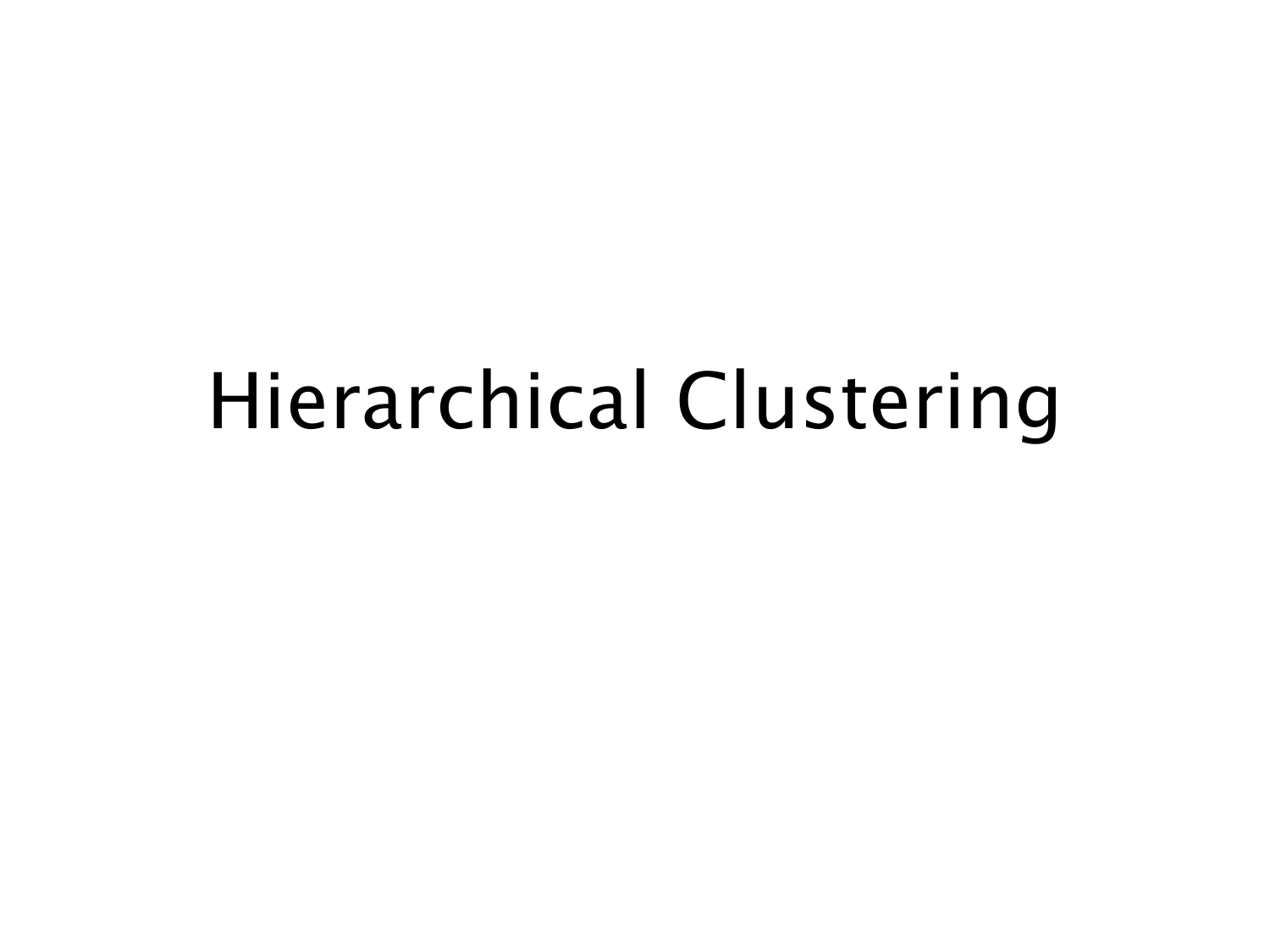# Hierarchical Clustering

- Produces a set of **nested clusters**  organized as a hierarchical tree
- Can be visualized as a **dendrogram**
	- A tree-like diagram that records the sequences of merges or splits



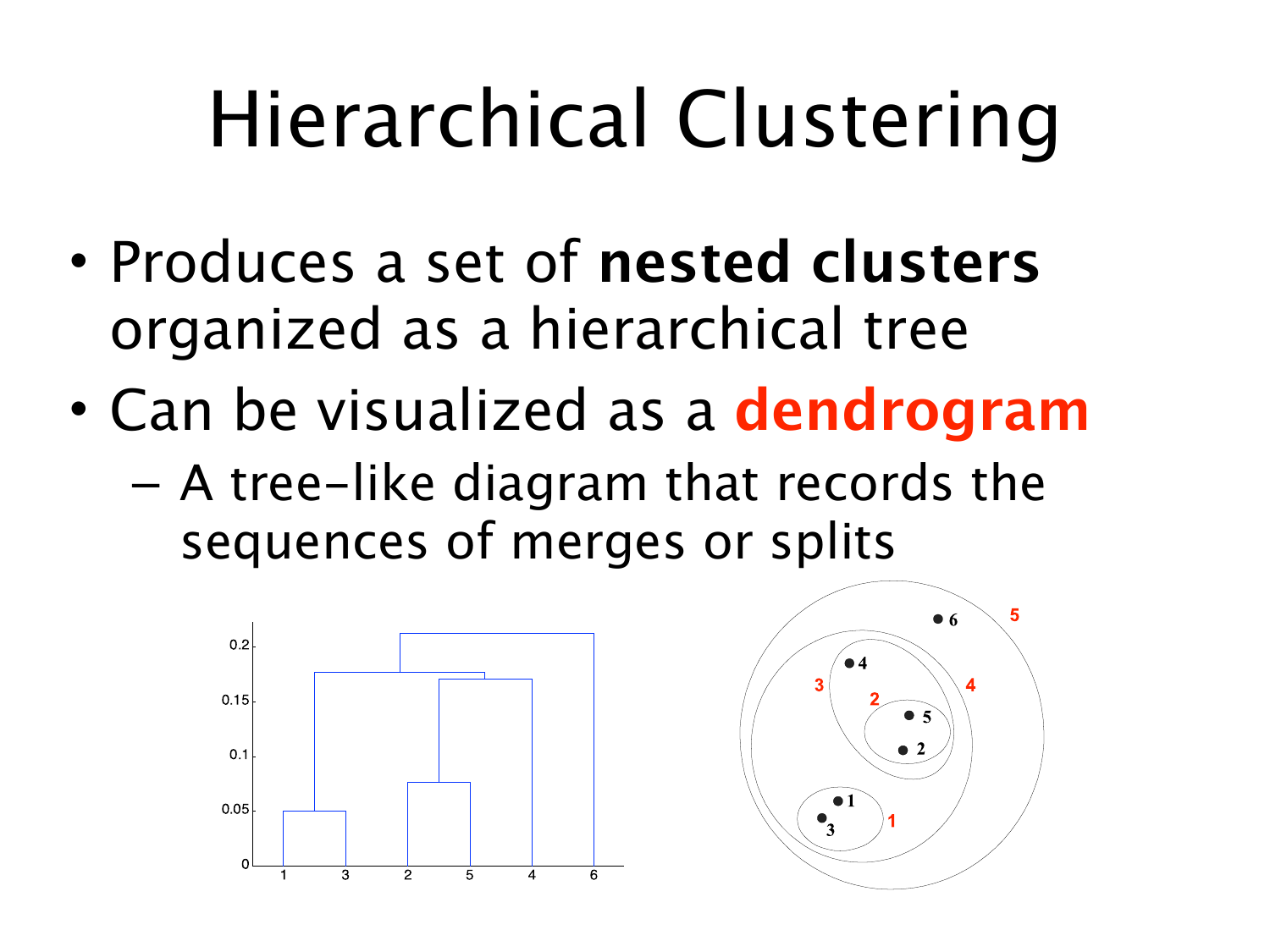# Strengths of Hierarchical Clustering

- No assumptions on the number of clusters
	- Any desired number of clusters can be obtained by 'cutting' the dendogram at the proper level
- Hierarchical clusterings may correspond to meaningful taxonomies
	- Example in biological sciences (e.g., phylogeny reconstruction, etc), web (e.g., product catalogs) etc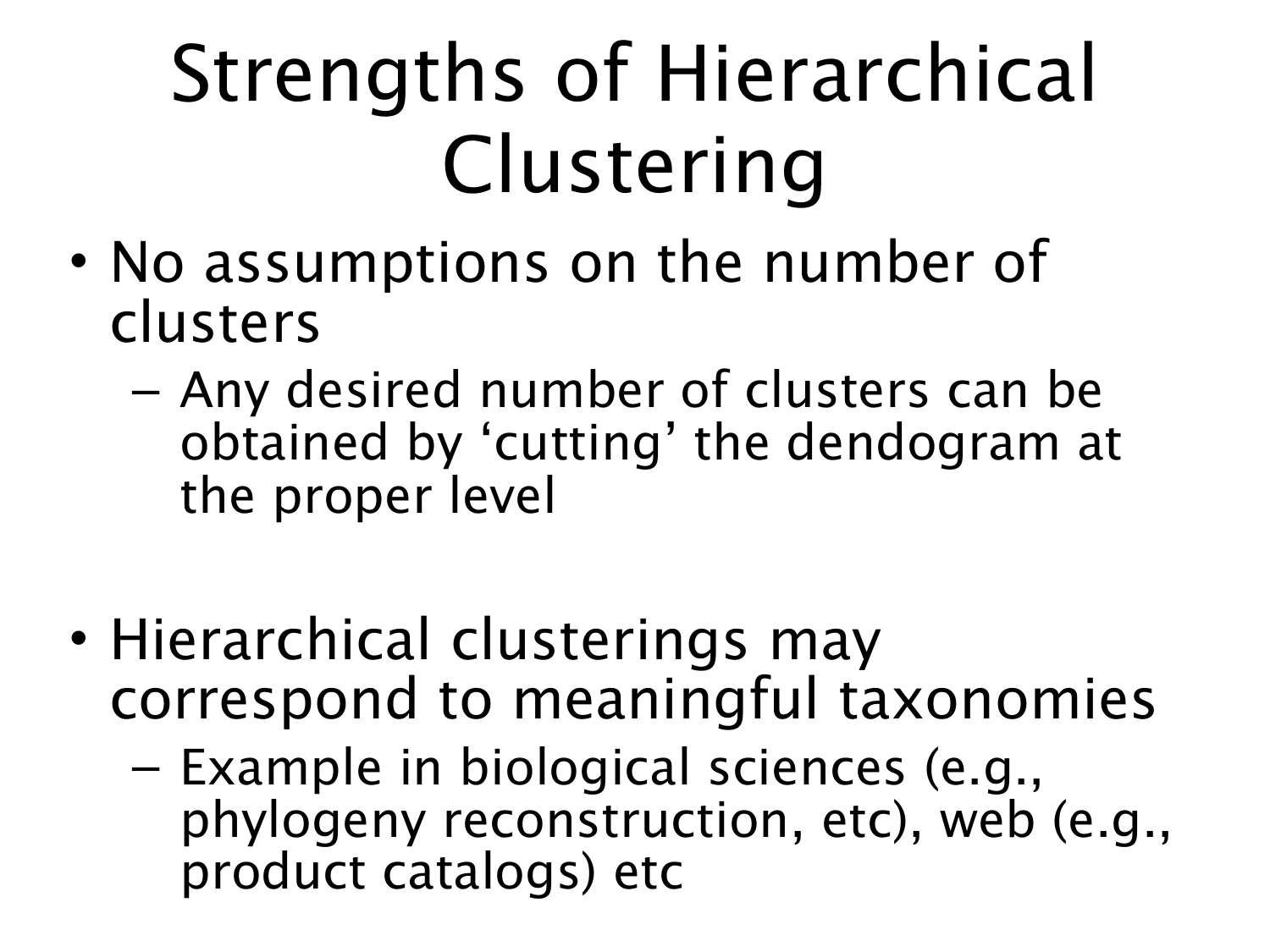# Hierarchical Clustering: Problem definition

- Given a set of points  $X = \{x_1, x_2, \ldots, x_n\}$  find a sequence of **nested partitions**  $P_1, P_2, ..., P_n$  of **X,** consisting of **1, 2,…,n** clusters respectively such that **Σi=1…nCost(Pi )** is **minimized.**
- Different definitions of Cost(P<sub>i</sub>) lead to diferent hierarchical clustering algorithms – **Cost(Pi )** can be formalized as the cost of any partition-based clustering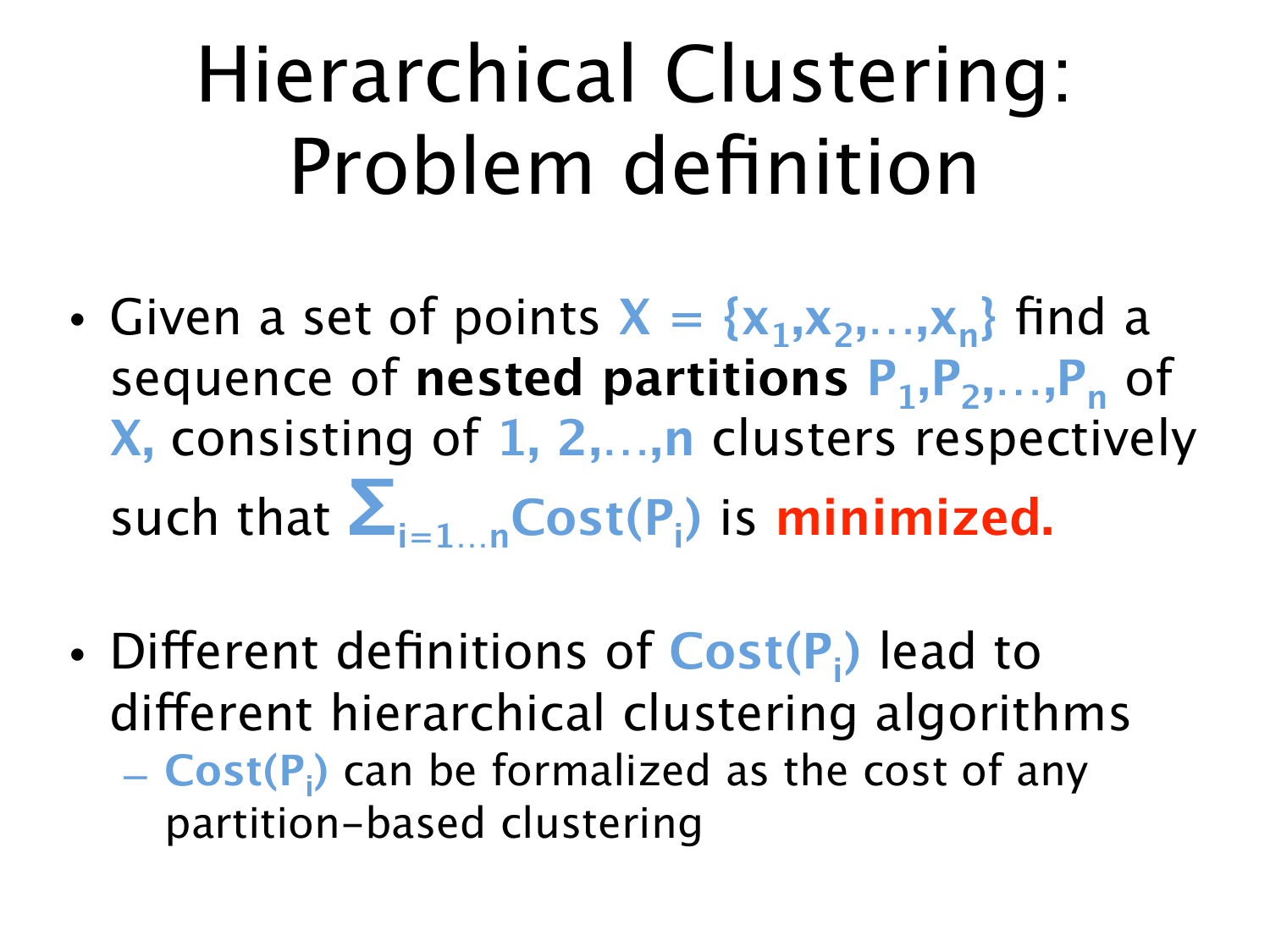# Hierarchical Clustering Algorithms

- Two main types of hierarchical clustering
	- **Agglomerative:** 
		- Start with the points as individual clusters
		- At each step, merge the closest pair of clusters until only one cluster (or **k** clusters) left
	- **Divisive:** 
		- Start with one, all-inclusive cluster
		- At each step, split a cluster until each cluster contains a point (or there are **k** clusters)
- Traditional hierarchical algorithms use a similarity or distance matrix
	- Merge or split one cluster at a time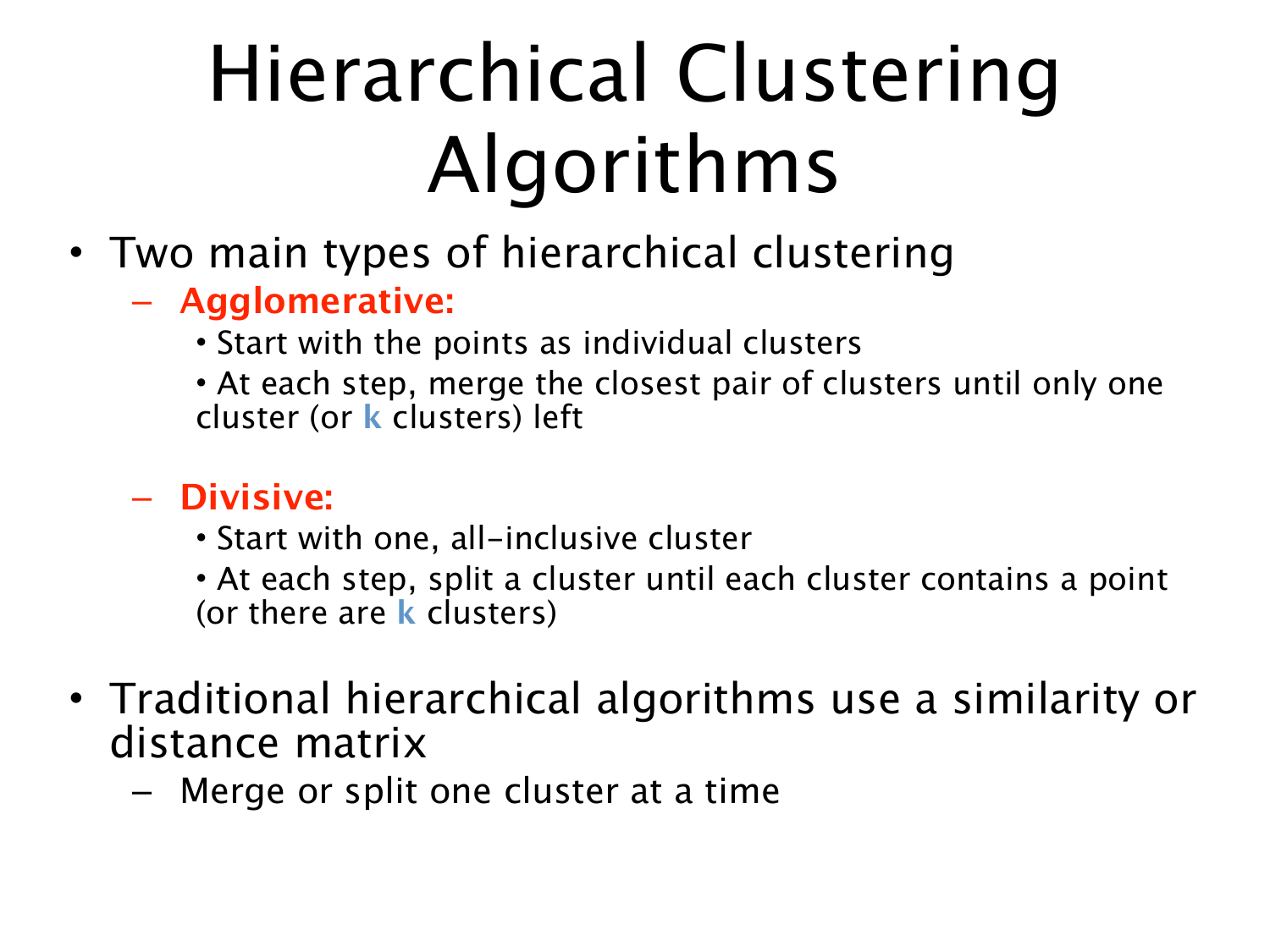#### Complexity of hierarchical clustering

- Distance matrix is used for deciding which clusters to merge/split
- At least quadratic in the number of data points
- Not usable for large datasets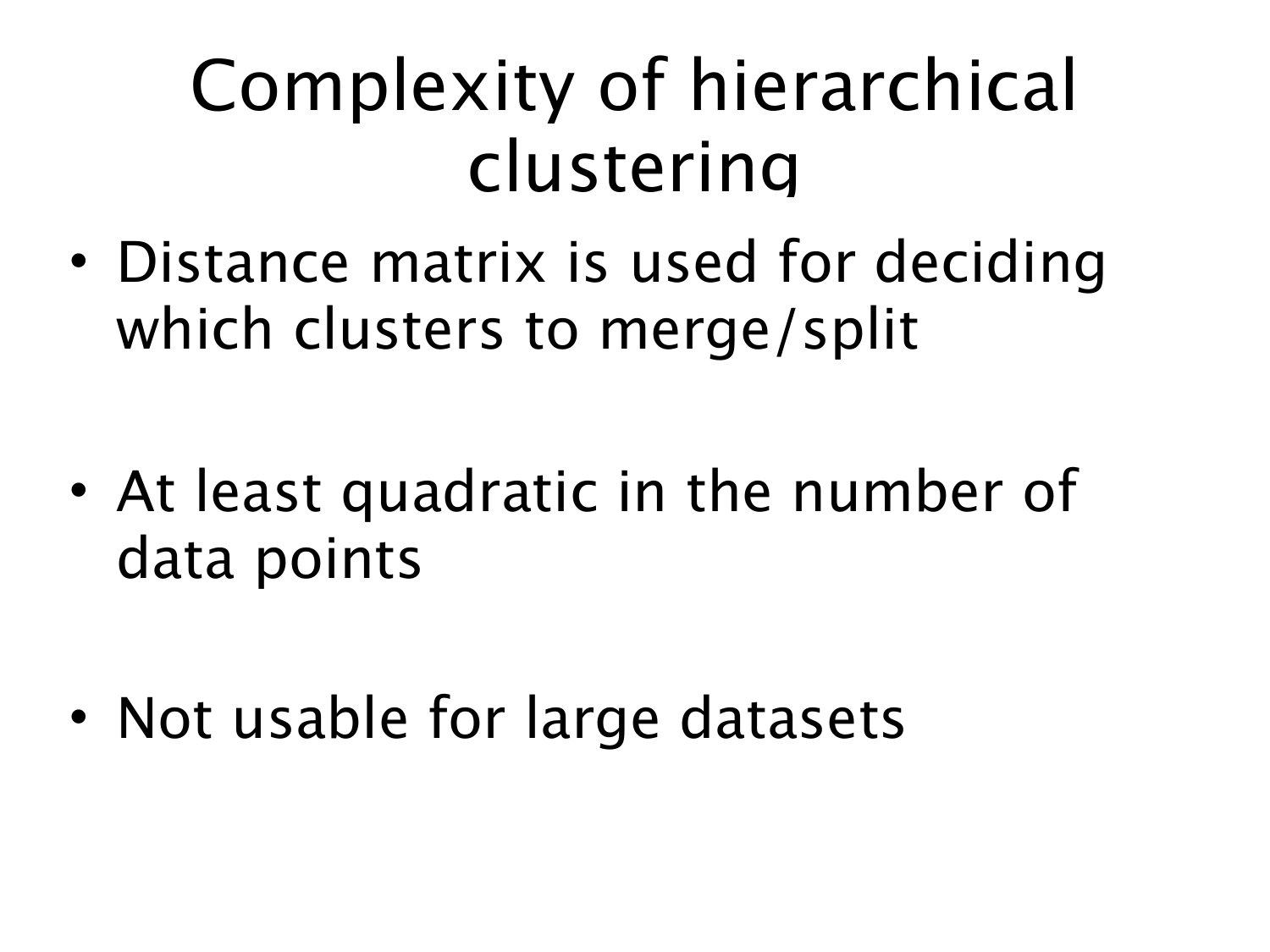#### Agglomerative clustering algorithm

- Most popular hierarchical clustering technique
- Basic algorithm
	- 1. Compute the distance matrix between the input data points
	- 2. Let each data point be a cluster
	- **3. Repeat**
	- 4. Merge the two closest clusters
	- 5. Update the distance matrix
	- **6. Until** only a single cluster remains
- Key operation is the computation of the distance between two clusters
	- Diferent definitions of the distance between clusters lead to diferent algorithms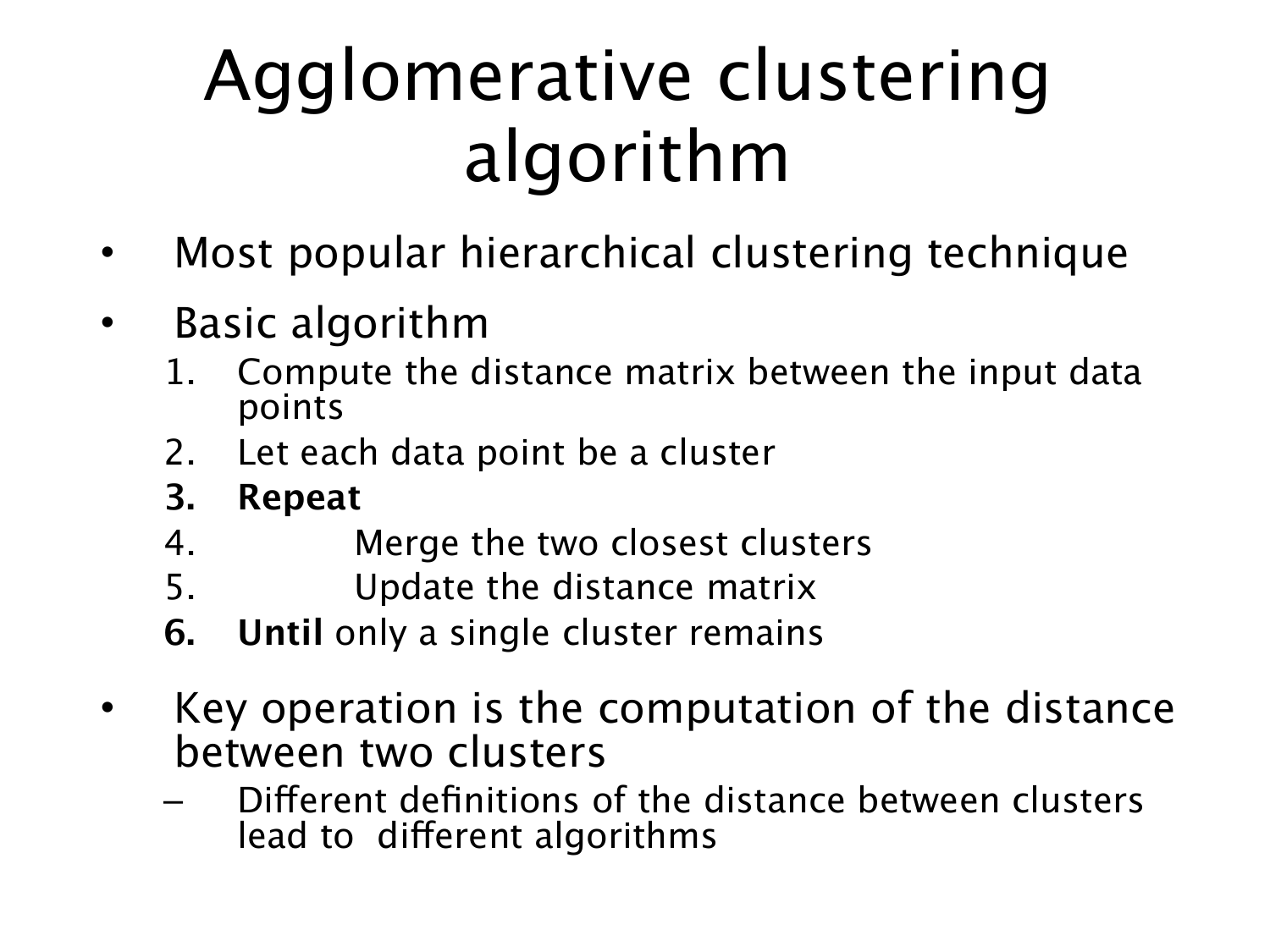# Input/ Initial setting

• Start with clusters of individual points and a distance/proximity matrix





**Distance/Proximity Matrix**

**.**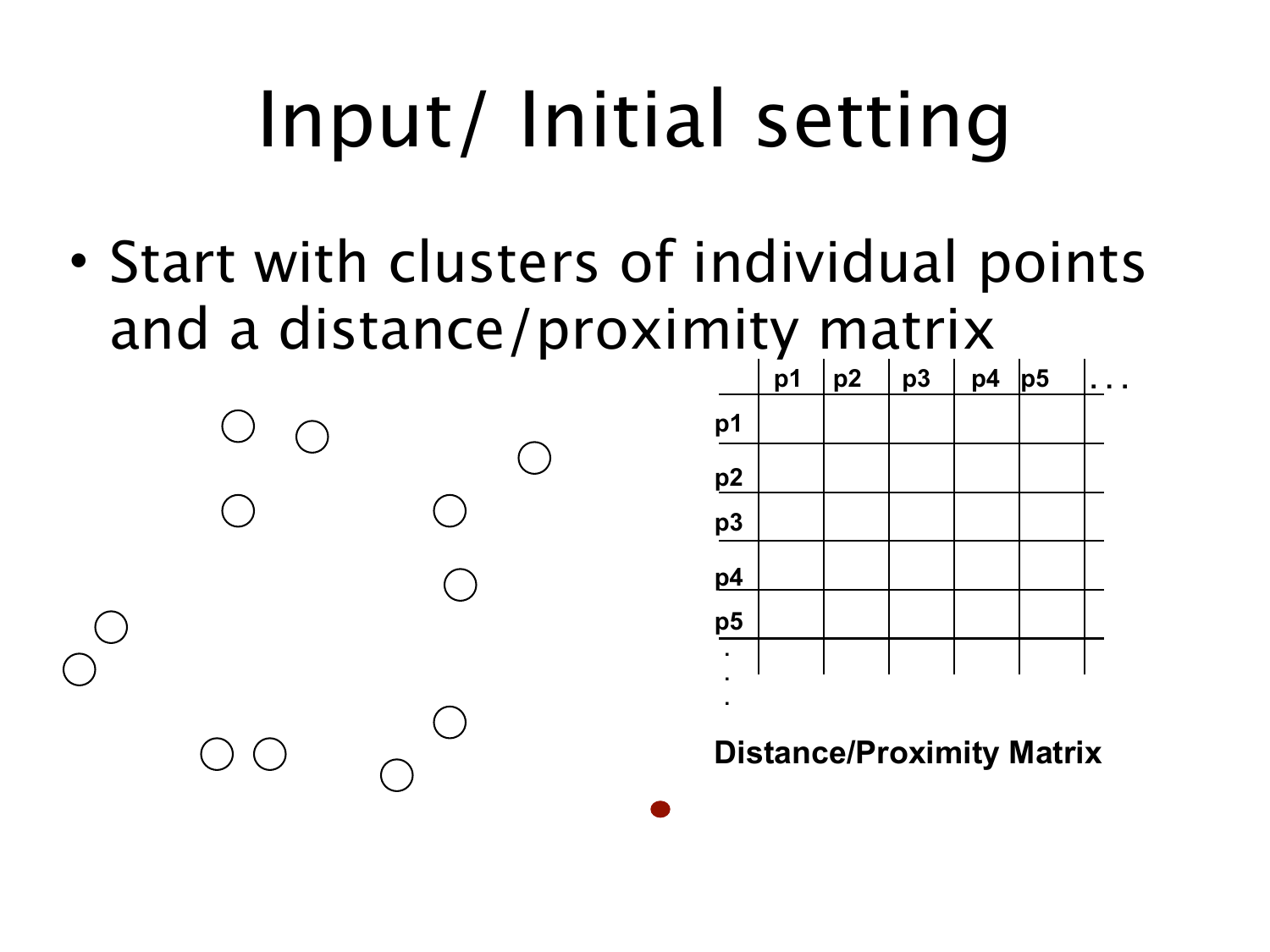## Intermediate State

• After some merging steps, we have some clusters



|                | C <sub>1</sub> | c2 | C <sub>3</sub> | C <sub>4</sub> | C5 |
|----------------|----------------|----|----------------|----------------|----|
| C <sub>1</sub> |                |    |                |                |    |
| C <sub>2</sub> |                |    |                |                |    |
| C <sub>3</sub> |                |    |                |                |    |
| C <sub>4</sub> |                |    |                |                |    |
| C <sub>5</sub> |                |    |                |                |    |

**Distance/Proximity Matrix**



**C1**

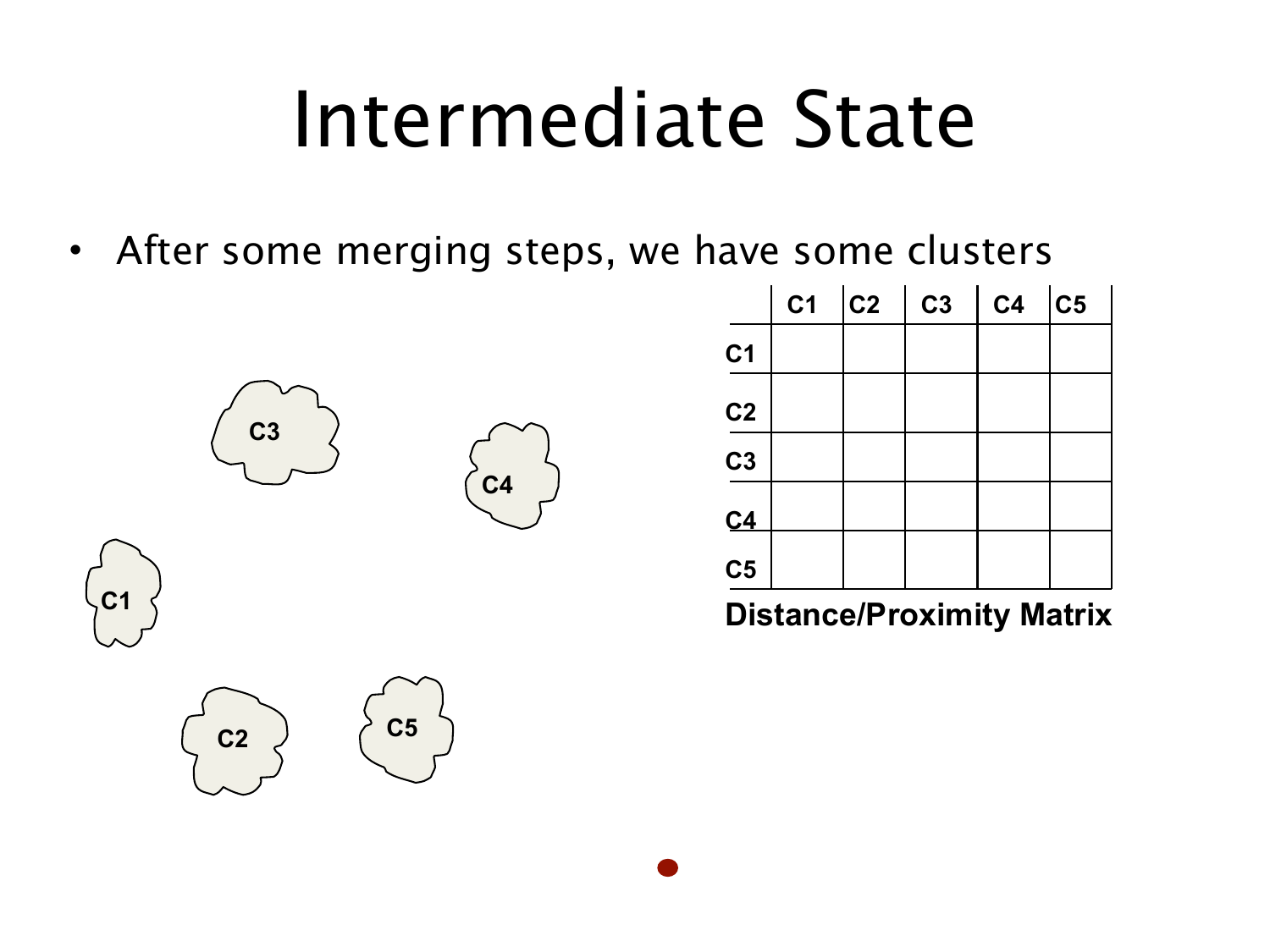## Intermediate State

• Merge the two closest clusters (C2 and C5) and update the distance matrix.





**Distance/Proximity Matrix**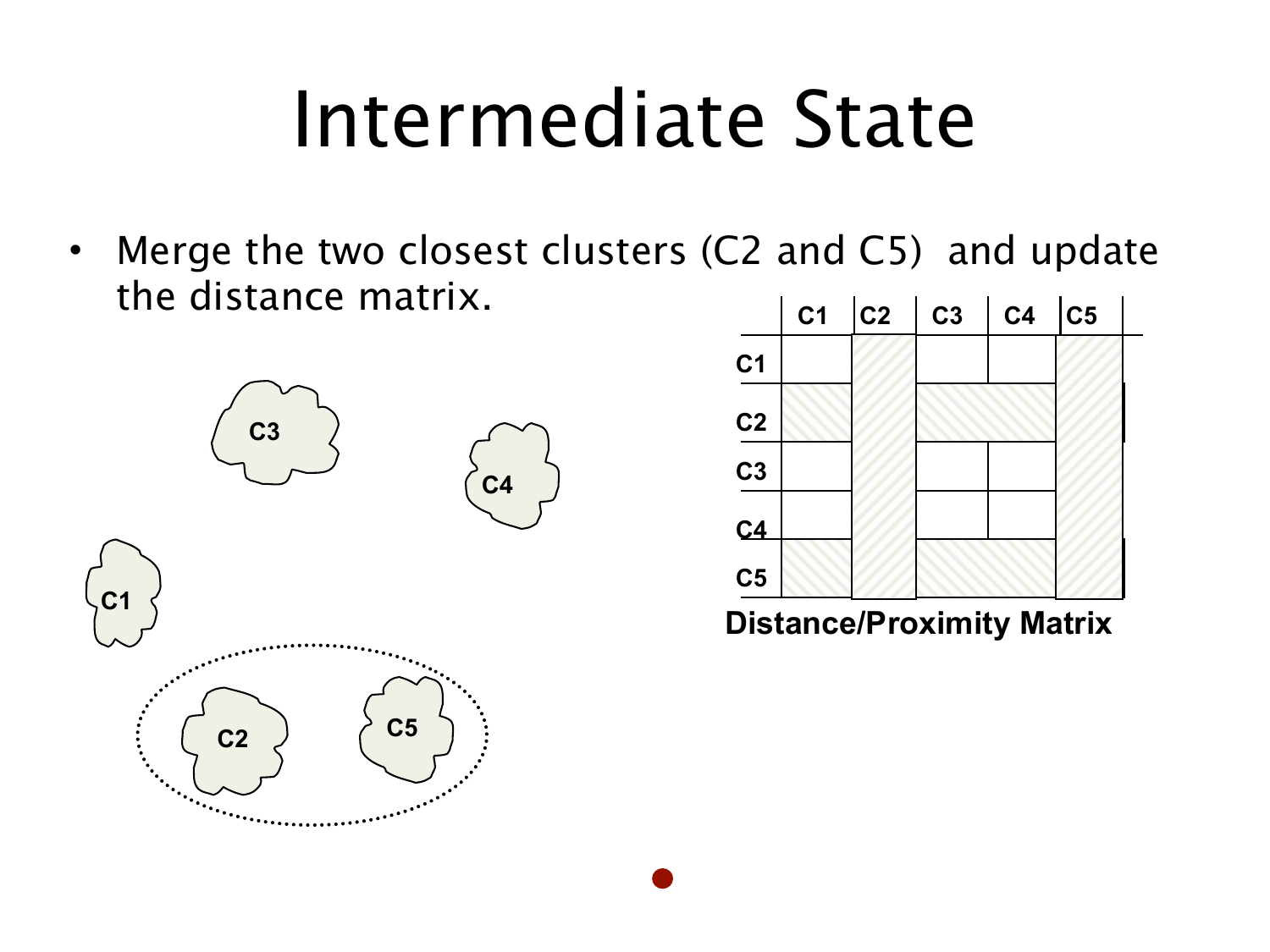# After Merging

• "How do we update the distance matrix?"

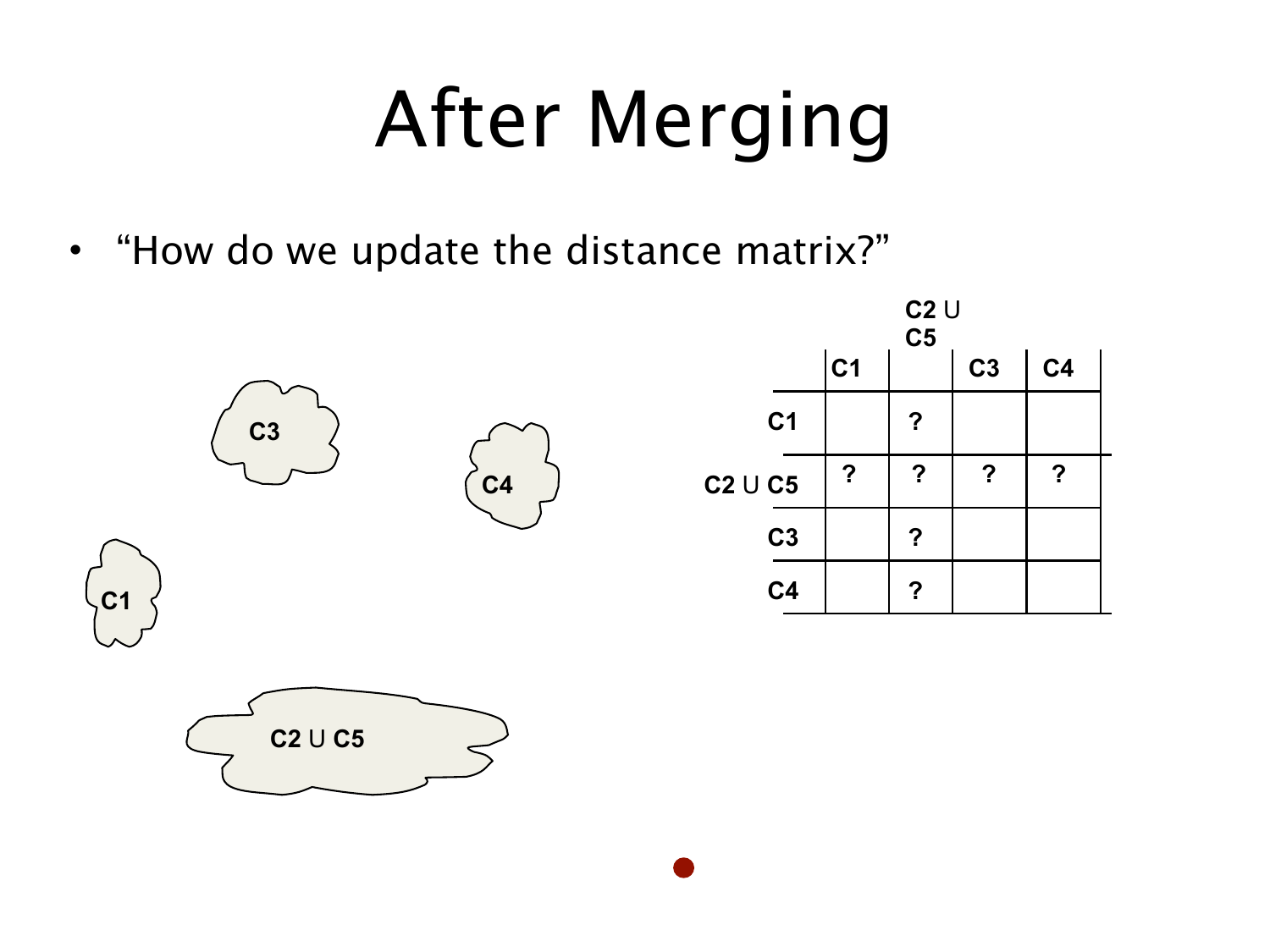# Distance between two clusters

- Each cluster is a set of points
- How do we define distance between two sets of points
	- Lots of alternatives
	- Not an easy task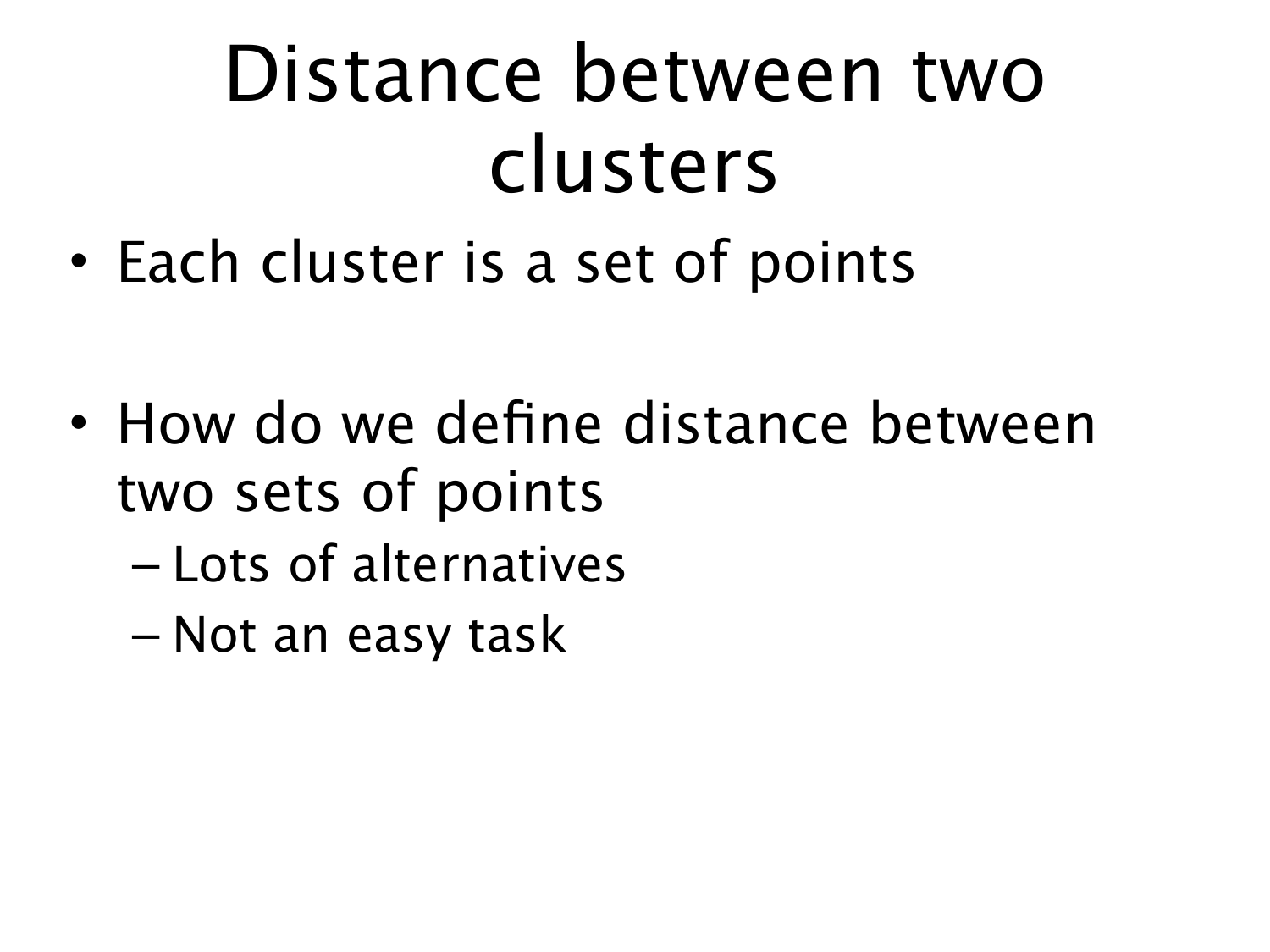## Distance between two clusters

• **Single-link distance** between clusters **C**<sub>i</sub> and **C**<sub>j</sub> is the **minimum distance** between any object in C<sub>i</sub> and any object in  $C_i$ 

• The distance is **defined by the two most similar objects**

$$
D_{sl}(C_i, C_j) = \min_{x, y} \{ (x, y) | x \in C_i, y \in C_j \}
$$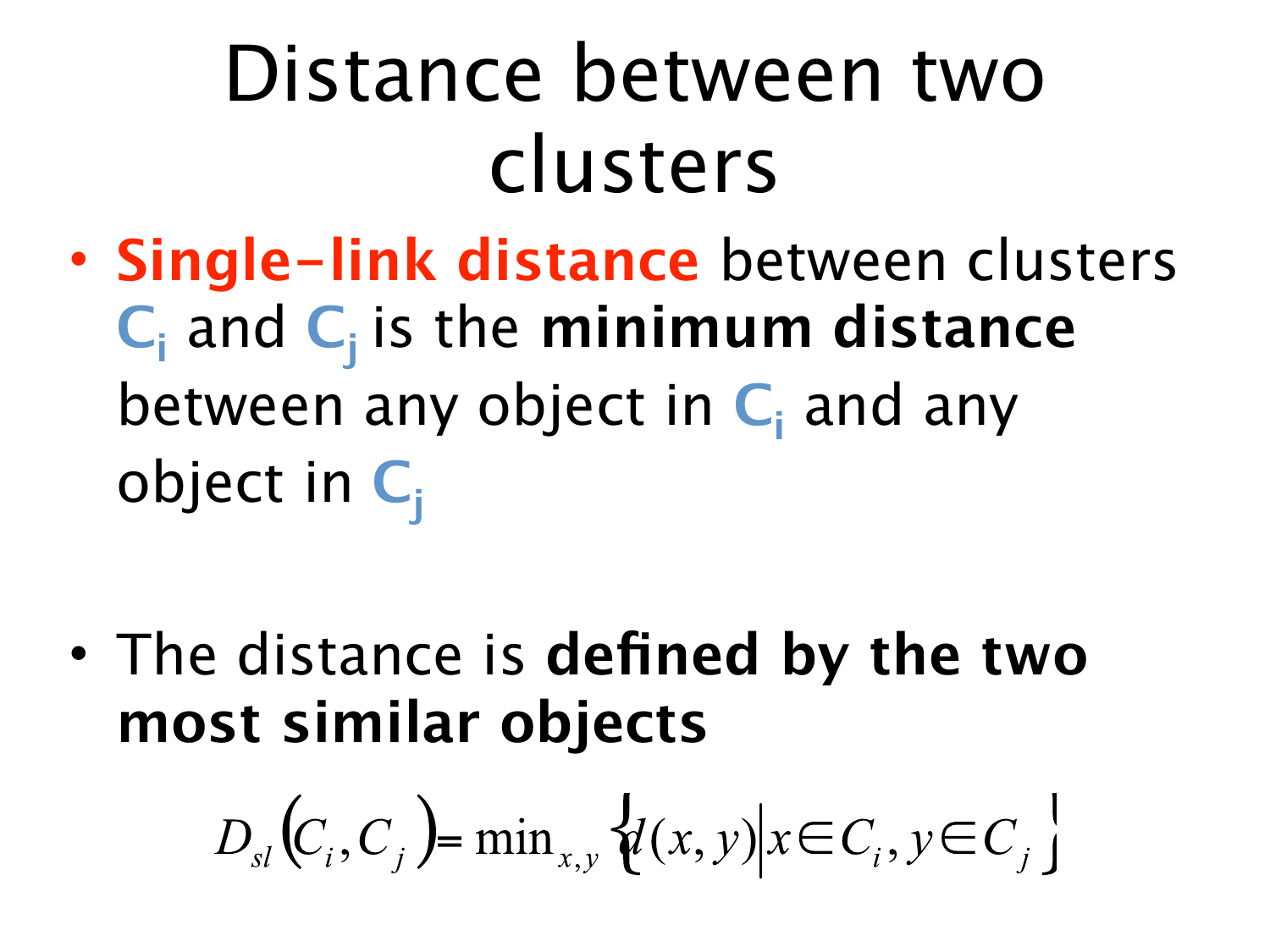# Single-link clustering: example

• Determined by one pair of points, i.e., by one link in the proximity graph.

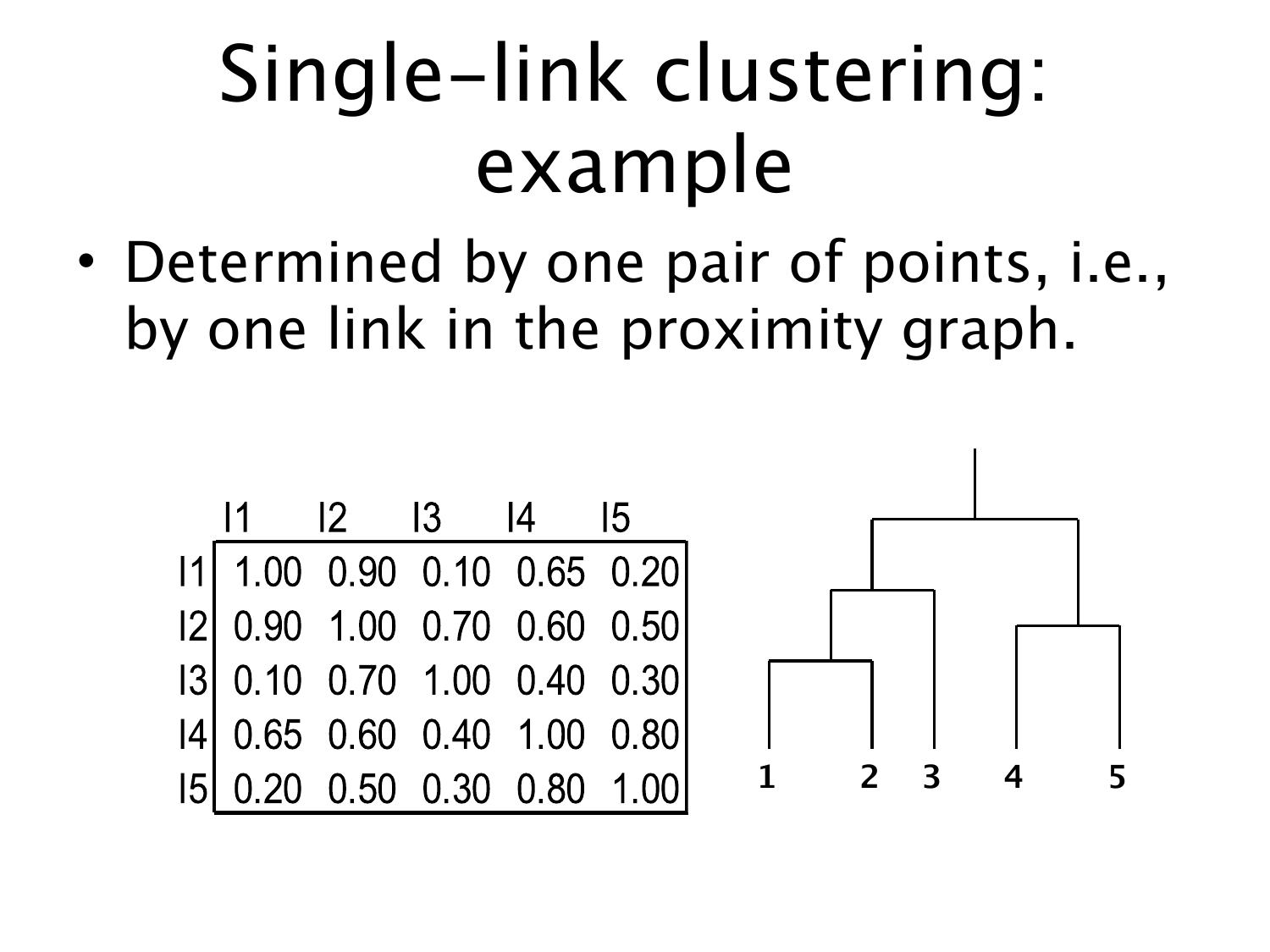#### Single-link clustering: example





#### **Nested Clusters Dendrogram**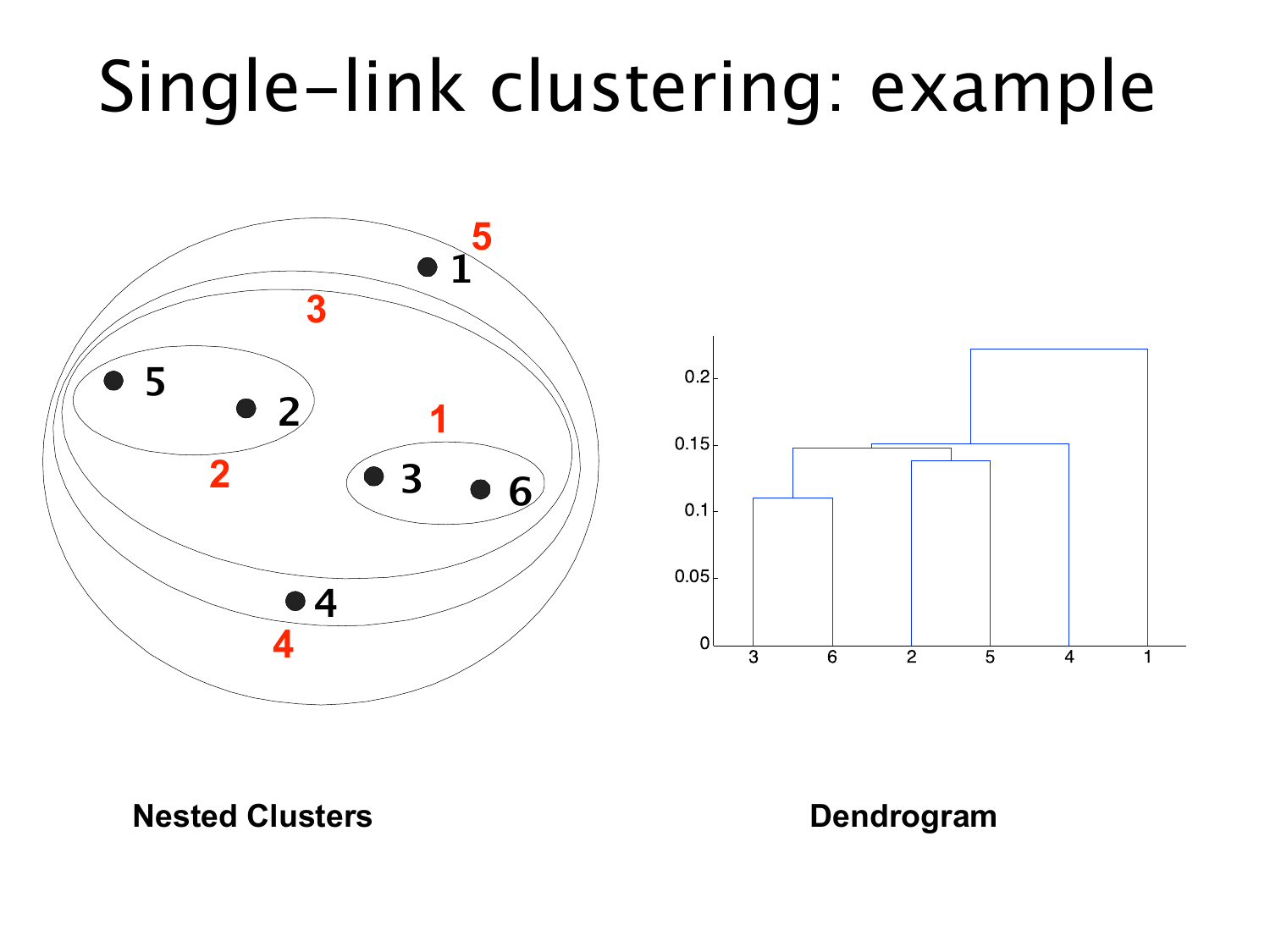#### Strengths of single-link clustering





**Original Points Two Clusters**

**• Can handle non-elliptical shapes**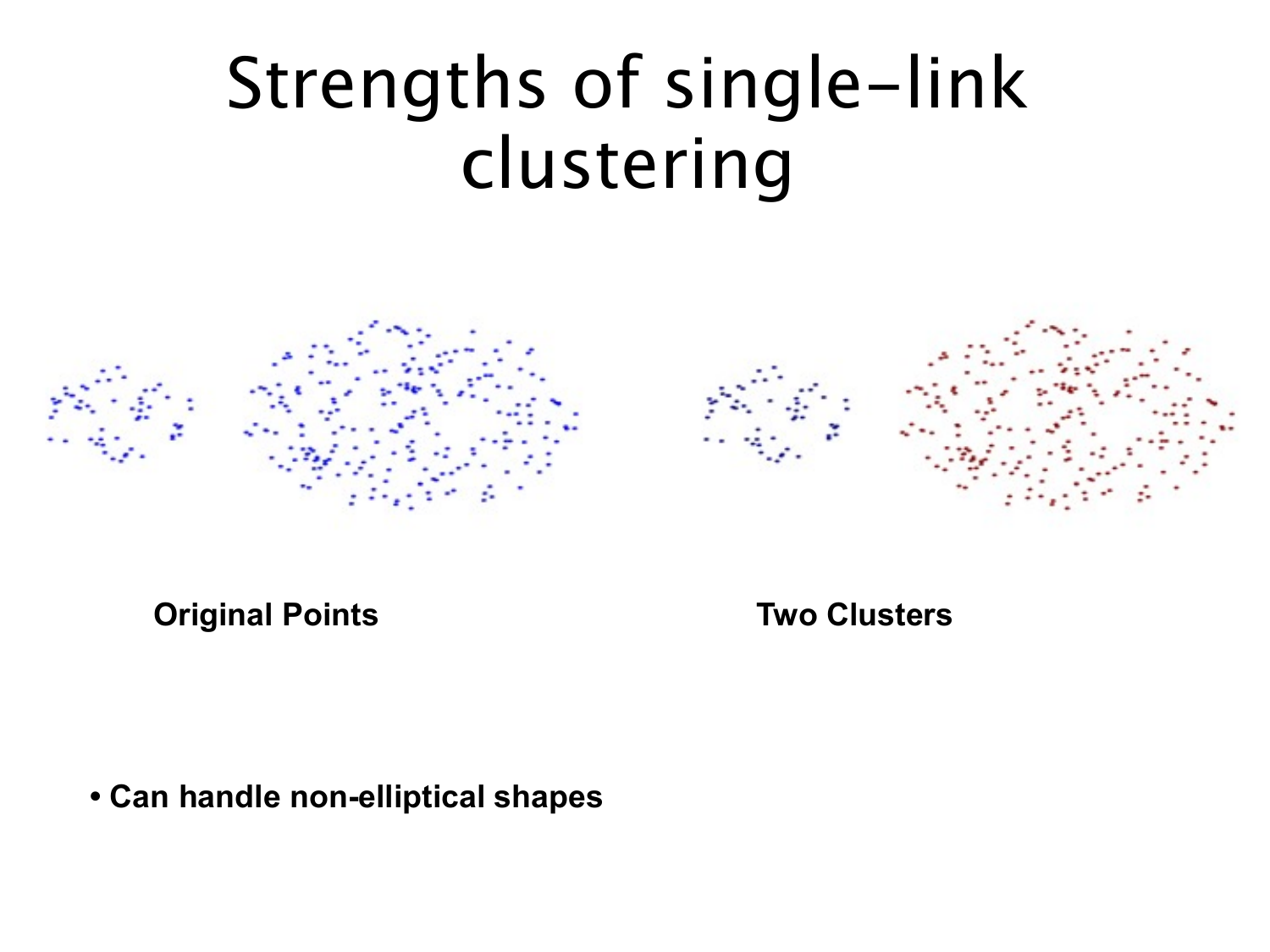#### Limitations of single-link clustering





**Original Points Two Clusters**

- **Sensitive to noise and outliers**
- **It produces long, elongated clusters**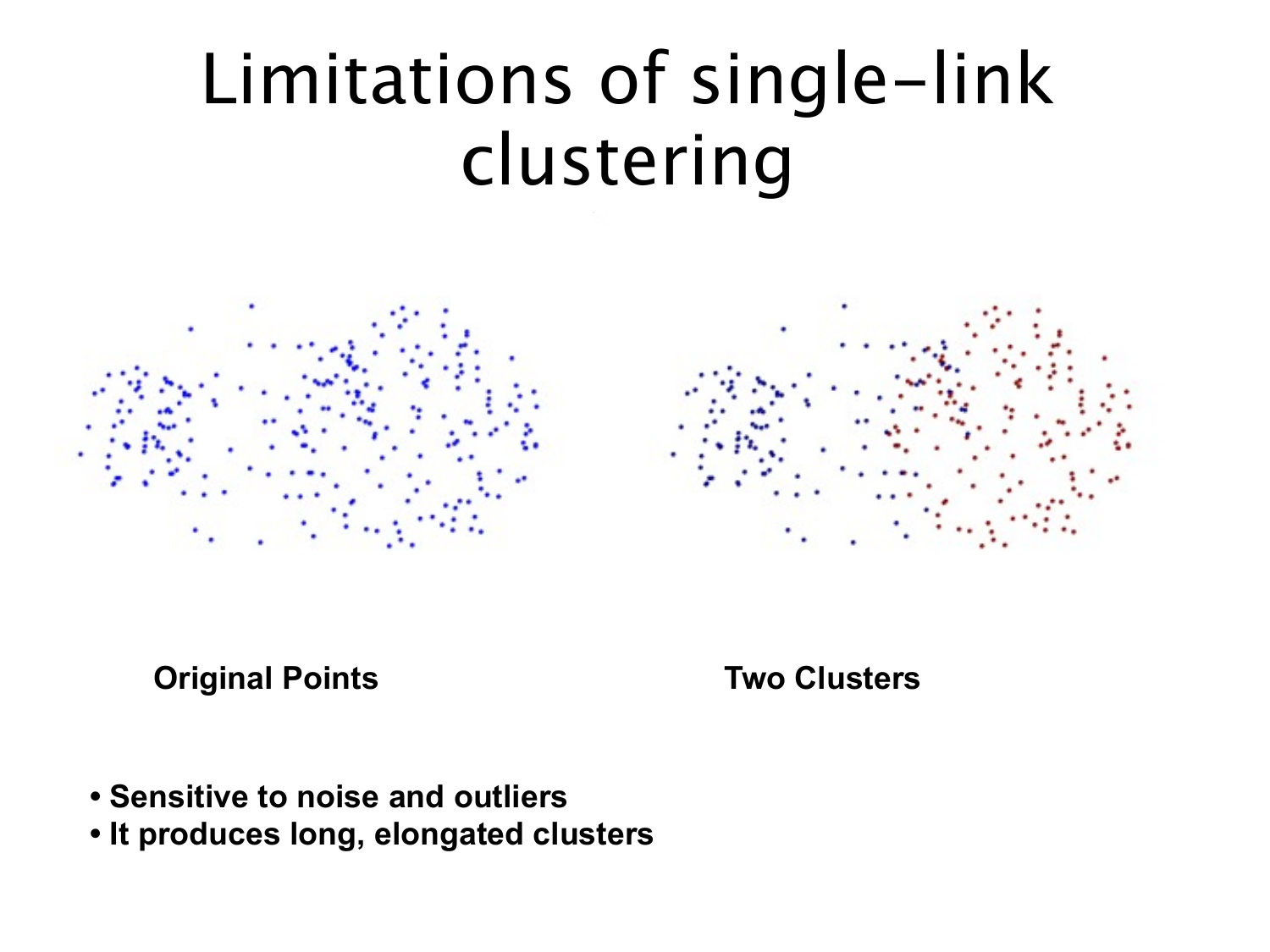## Distance between two clusters

• **Complete-link distance** between clusters  $C_i$  and  $C_j$  is the **maximum distance** between any object in C<sub>i</sub> and any object in C<sub>i</sub>

• The distance is **defined by the two most dissimilar objects**

 $D_{cl}(C_i, C_j)$ = max<sub>x,y</sub>  $\forall (x, y) | x \in C_i, y \in C_j$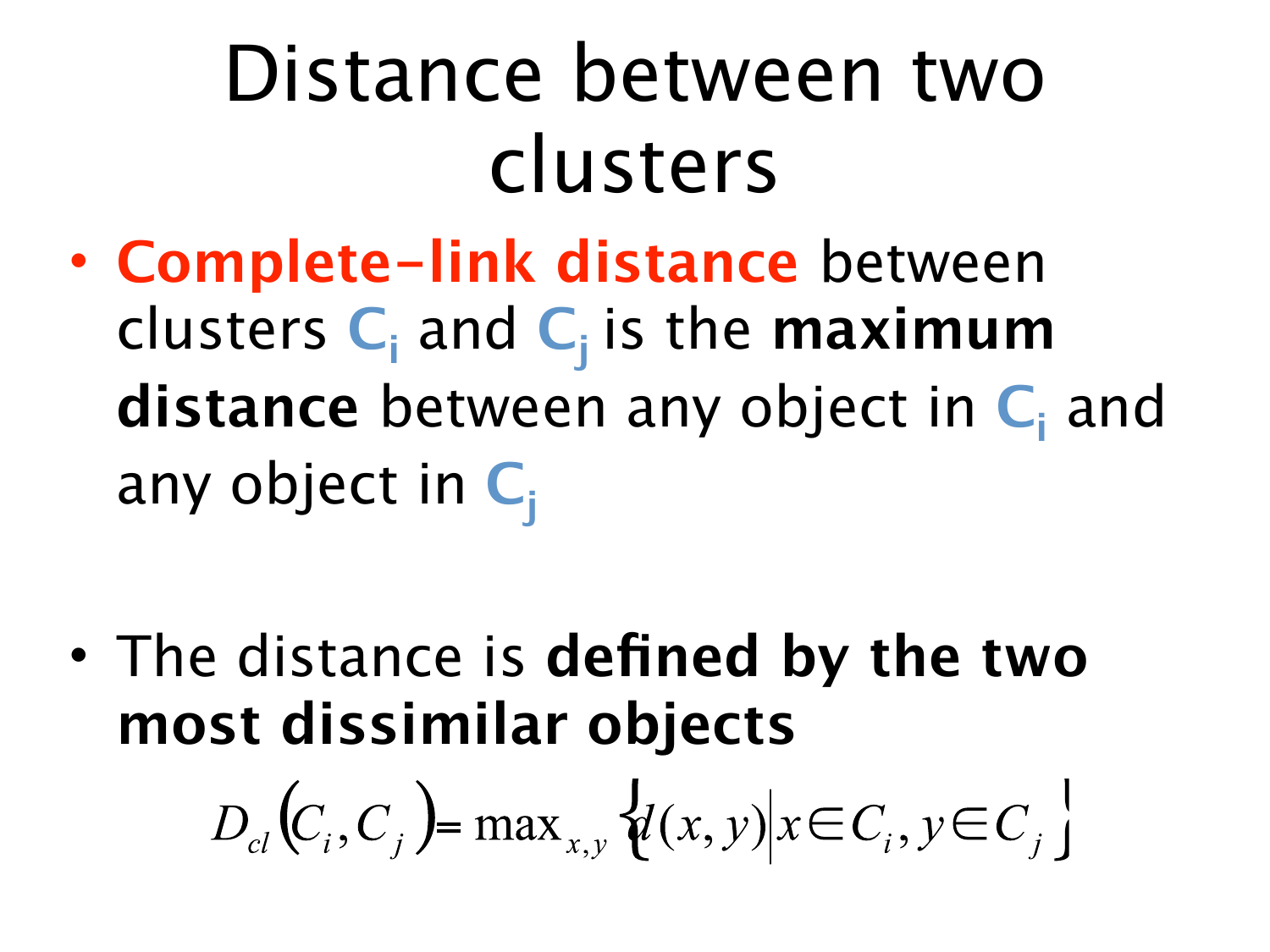#### Complete-link clustering: example

• Distance between clusters is determined by the two most distant points in the diferent clusters

|                                                                                                                                                         |  | $11$ $12$ $13$ $14$ $15$ |  |
|---------------------------------------------------------------------------------------------------------------------------------------------------------|--|--------------------------|--|
| 11 1.00 0.90 0.10 0.65 0.20<br>12 0.90 1.00 0.70 0.60 0.50<br>13 0.10 0.70 1.00 0.40 0.30<br>14 0.65 0.60 0.40 1.00 0.80<br>15 0.20 0.50 0.30 0.80 1.00 |  |                          |  |
|                                                                                                                                                         |  |                          |  |
|                                                                                                                                                         |  |                          |  |
|                                                                                                                                                         |  |                          |  |
|                                                                                                                                                         |  |                          |  |

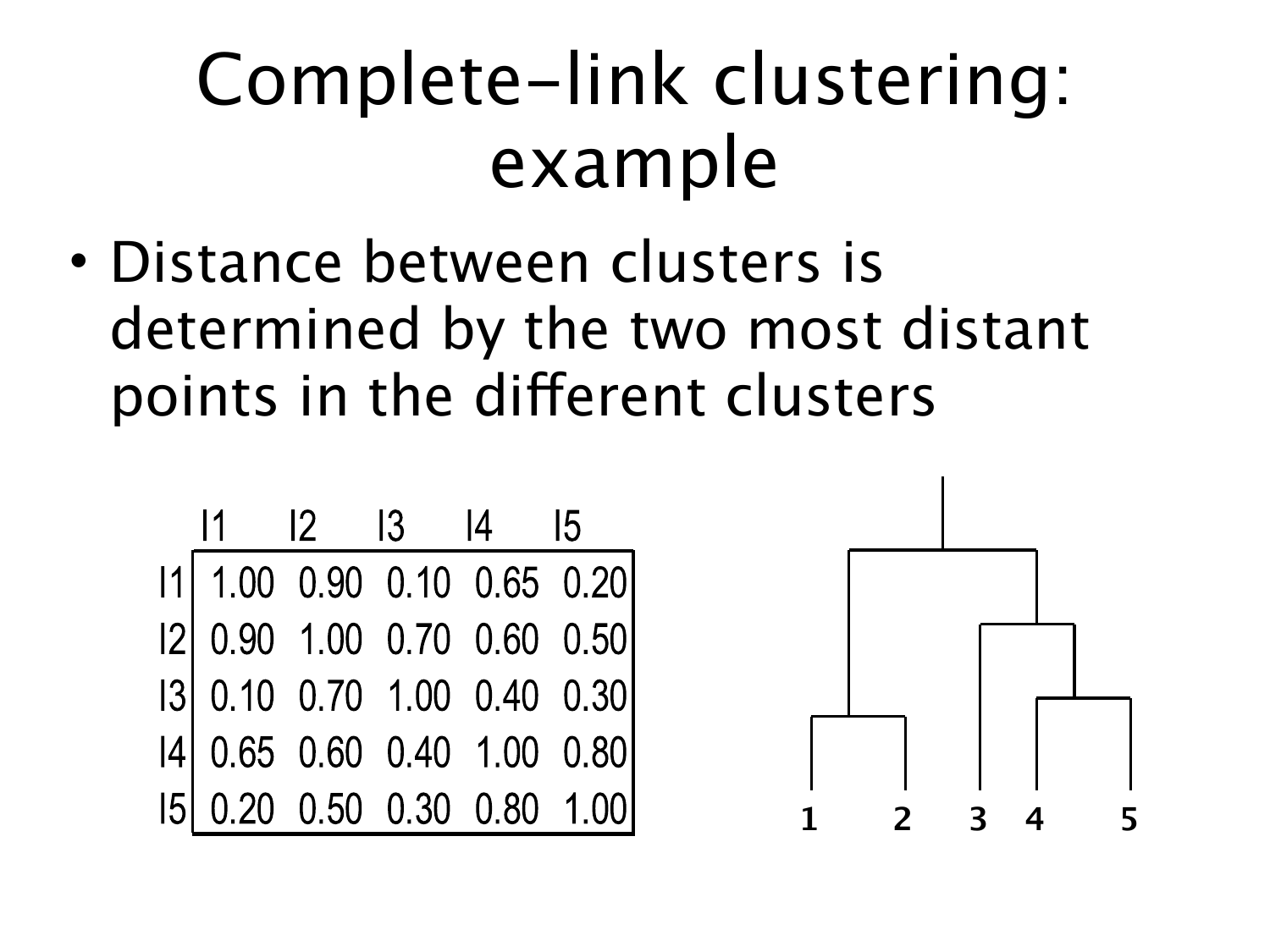#### Complete-link clustering: example





**Nested Clusters Dendrogram**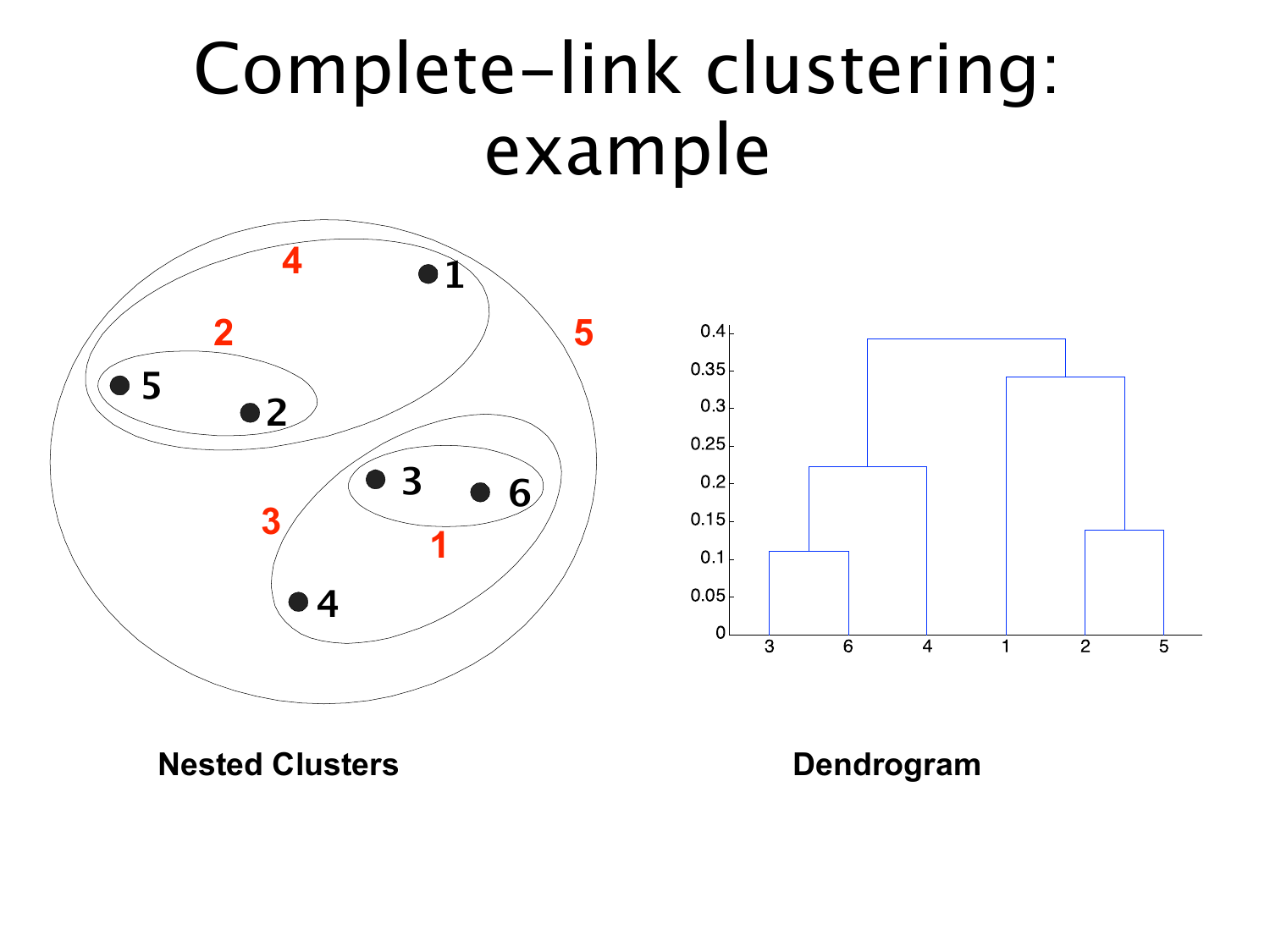#### Strengths of complete-link clustering



**Original Points Two Clusters**

- **More balanced clusters (with equal diameter)**
- **Less susceptible to noise**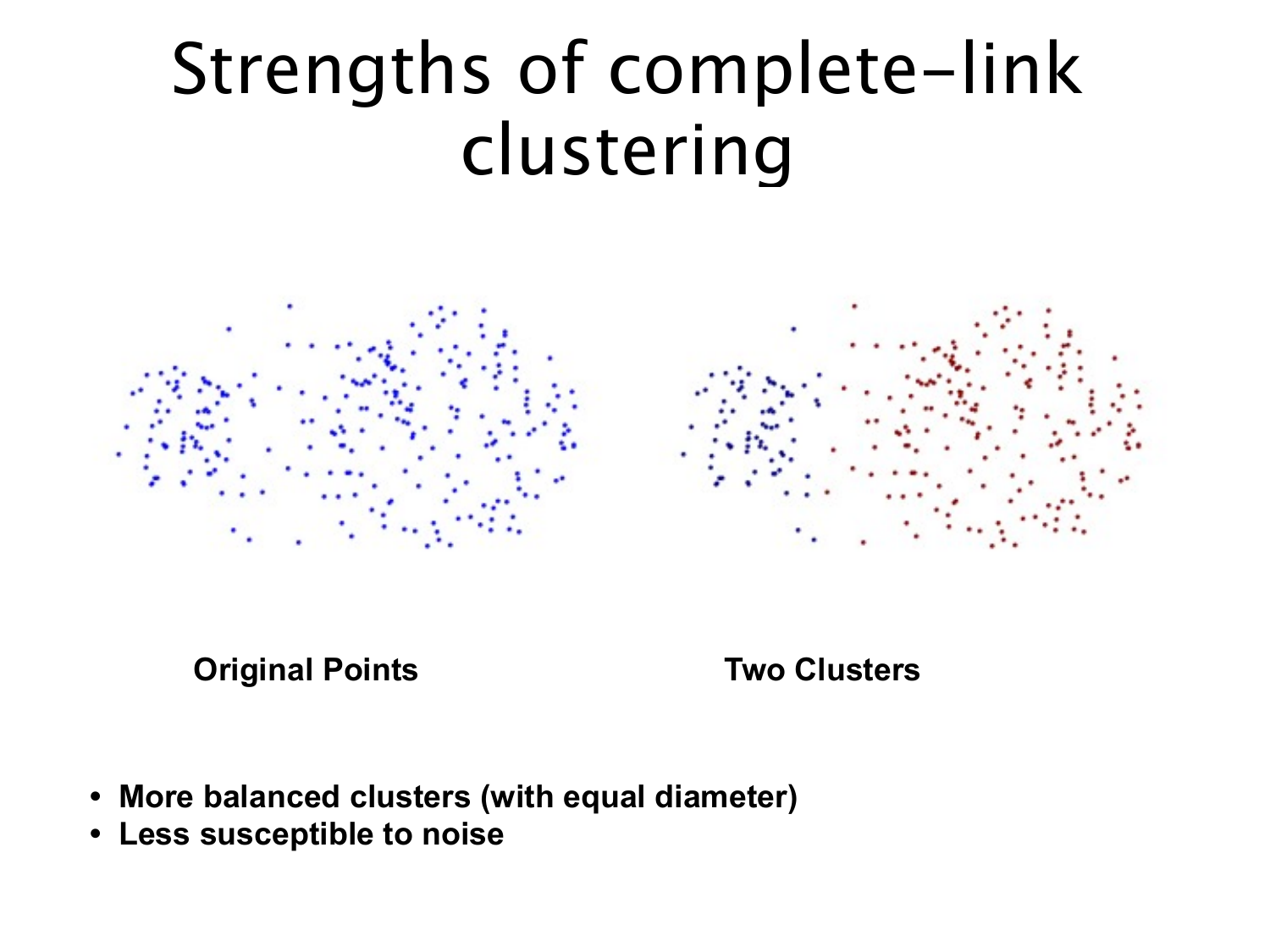#### Limitations of complete-link clustering



**Original Points Two Clusters**

- **Tends to break large clusters**
- **All clusters tend to have the same diameter small clusters are merged with larger ones**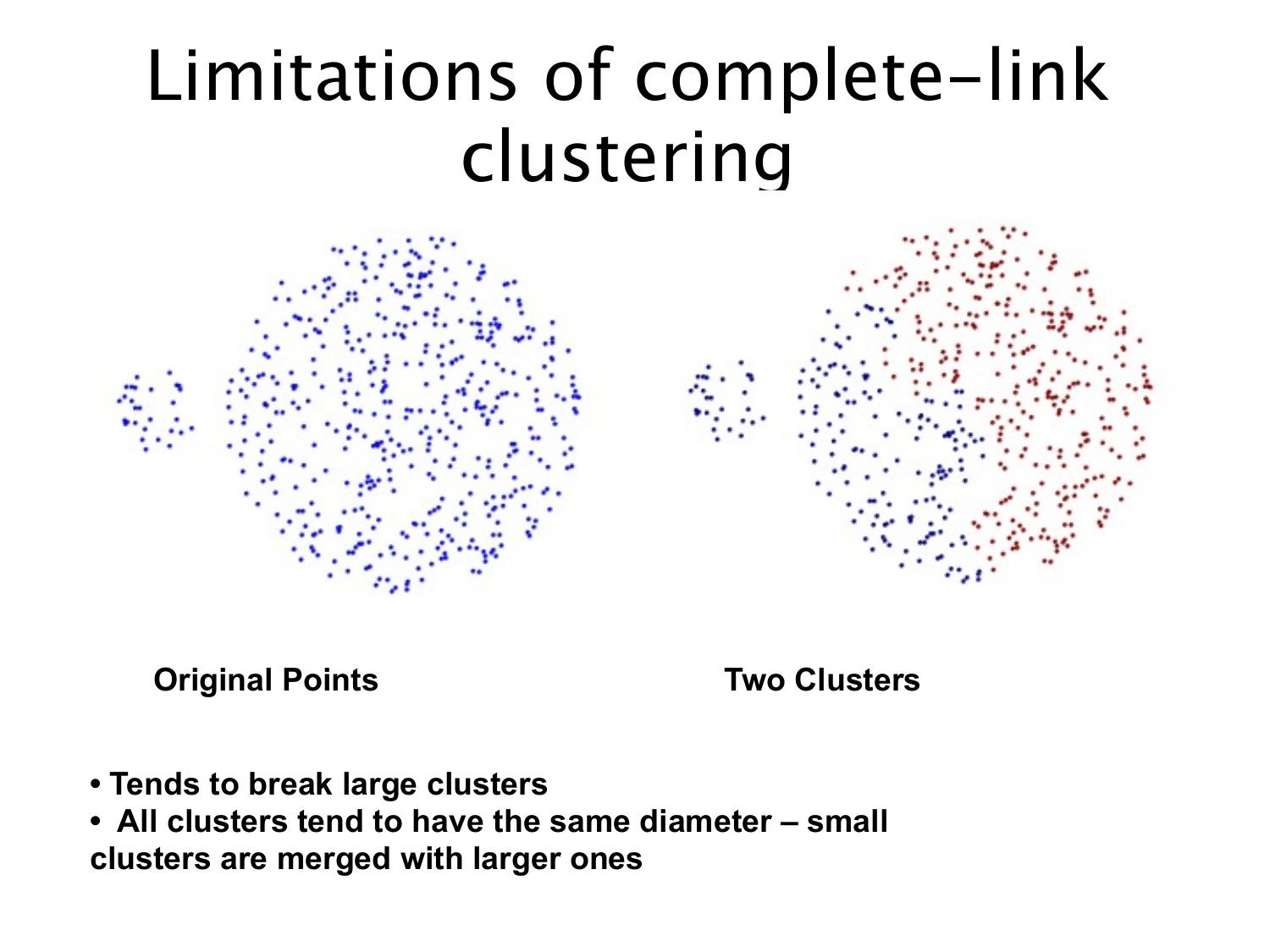## Distance between two clusters

• **Group average distance** between clusters  $C_i$  and  $C_j$  is the **average distance** between any object in C<sub>i</sub> and any object in C<sub>i</sub>

$$
D_{avg}\left(C_i, C_j\right) = \frac{1}{\left|C_i\right| \times \left|C_j\right|} \sum_{x \in C_i, y \in C_j} d(x, y)
$$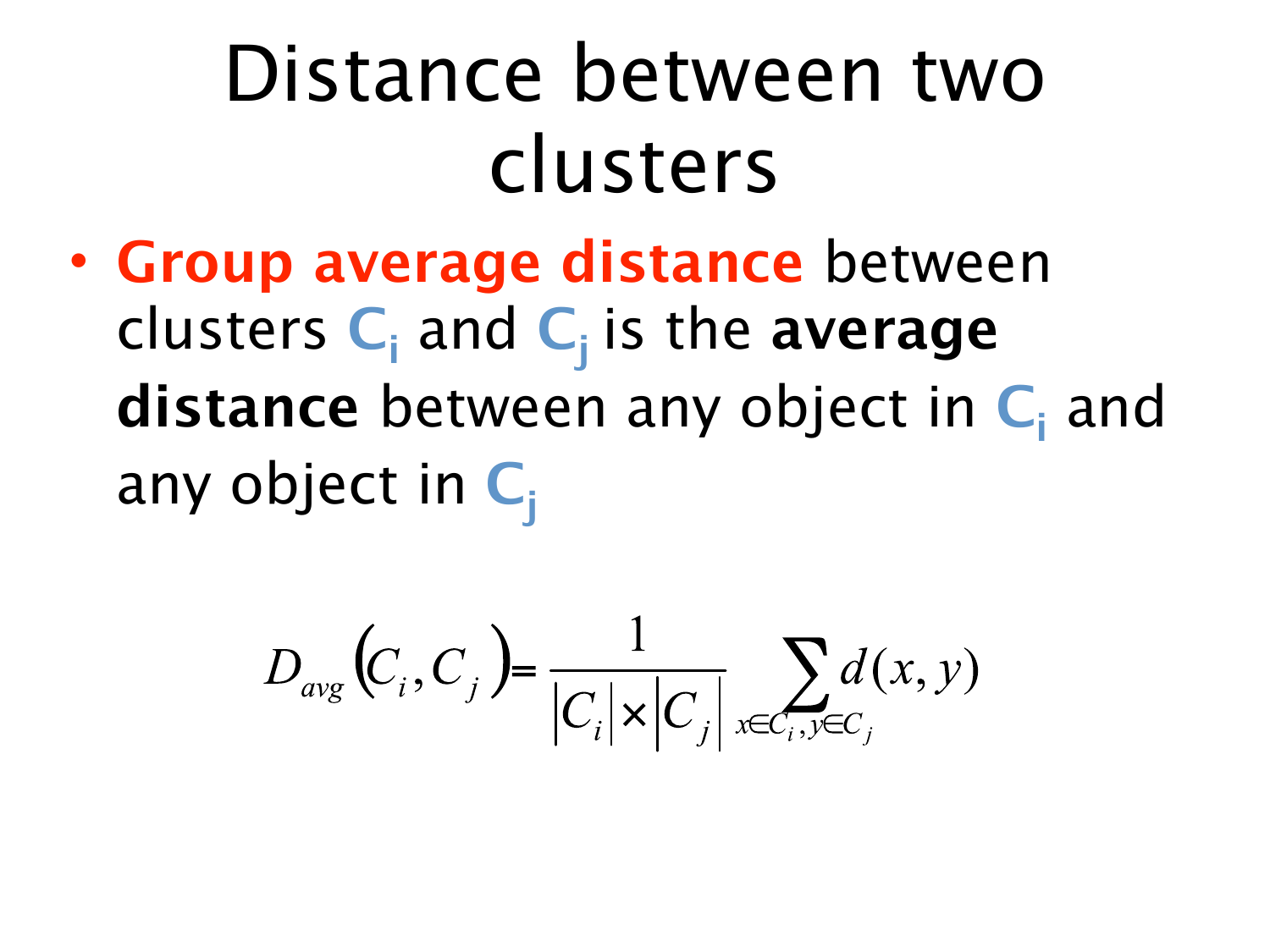# Average-link clustering: example

• Proximity of two clusters is the average of pairwise proximity between points in the two clusters.

|  | 11 12 13 14 15 |  |                                                                                                                                                         |
|--|----------------|--|---------------------------------------------------------------------------------------------------------------------------------------------------------|
|  |                |  | 11 1.00 0.90 0.10 0.65 0.20<br>12 0.90 1.00 0.70 0.60 0.50<br>13 0.10 0.70 1.00 0.40 0.30<br>14 0.65 0.60 0.40 1.00 0.80<br>15 0.20 0.50 0.30 0.80 1.00 |
|  |                |  |                                                                                                                                                         |
|  |                |  |                                                                                                                                                         |
|  |                |  |                                                                                                                                                         |
|  |                |  |                                                                                                                                                         |

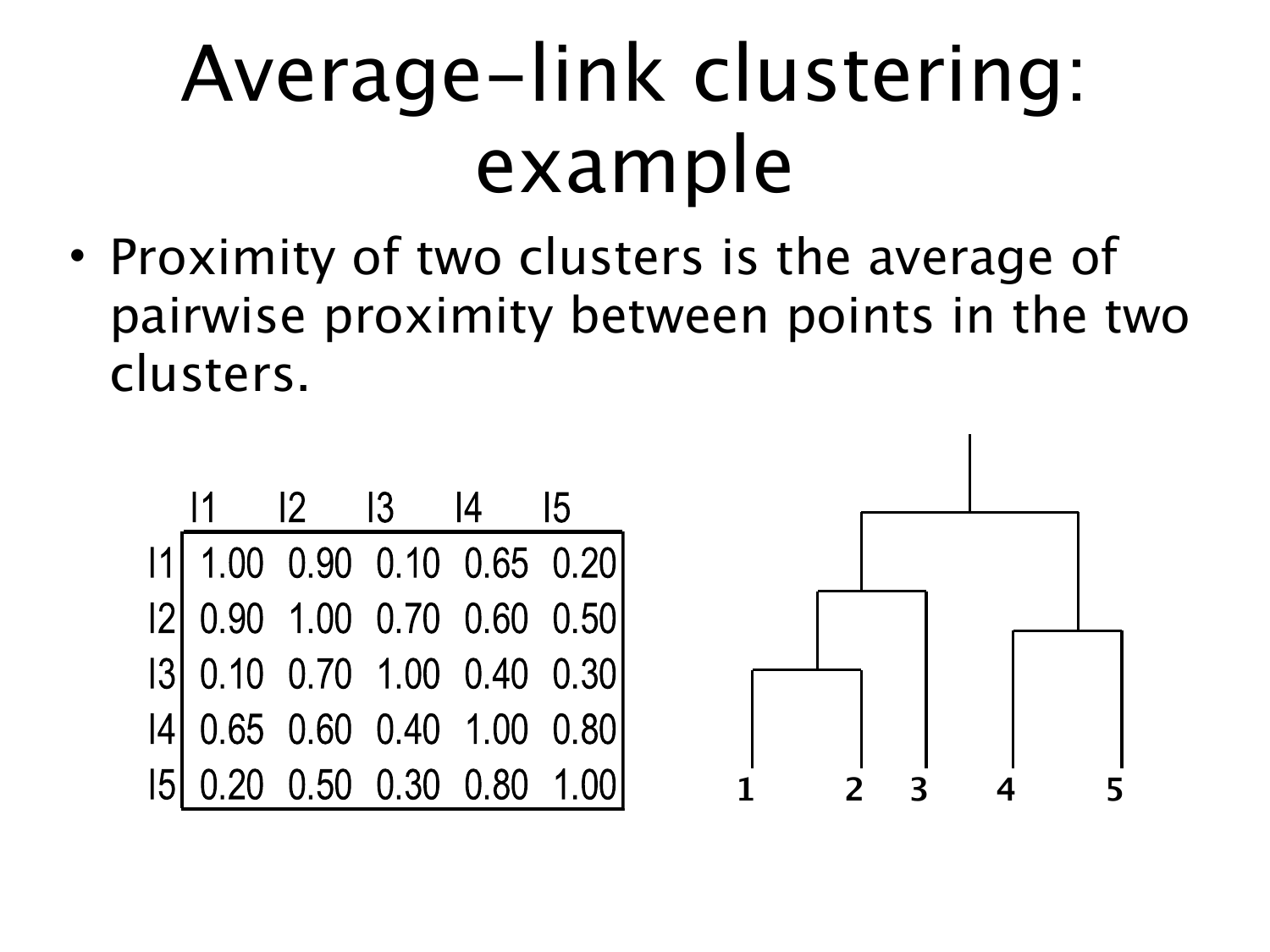#### Average-link clustering: example





**Nested Clusters Dendrogram**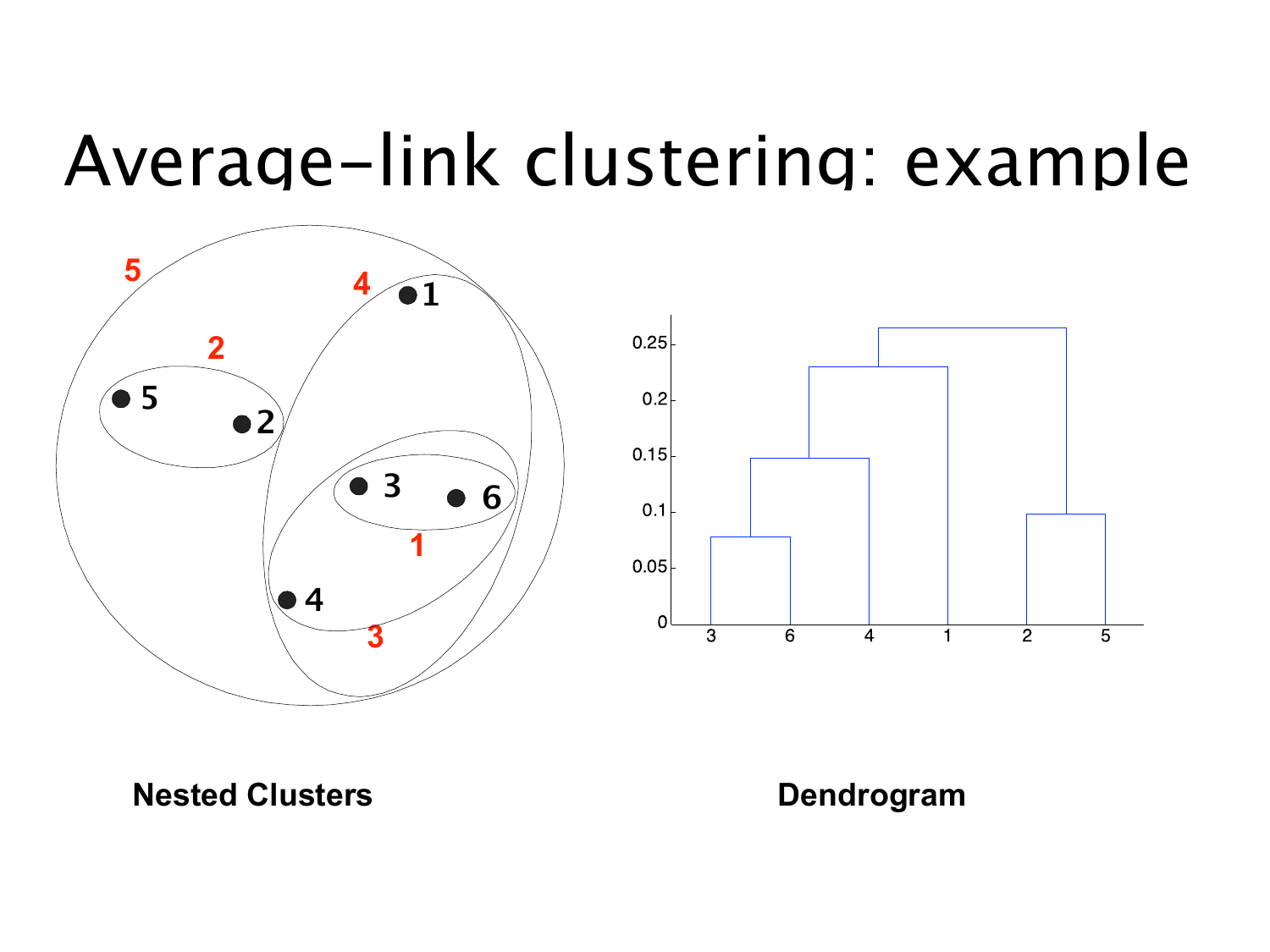# Average-link clustering: discussion

- Compromise between Single and Complete Link
- Strengths
	- Less susceptible to noise and outliers
- Limitations
	- Biased towards globular clusters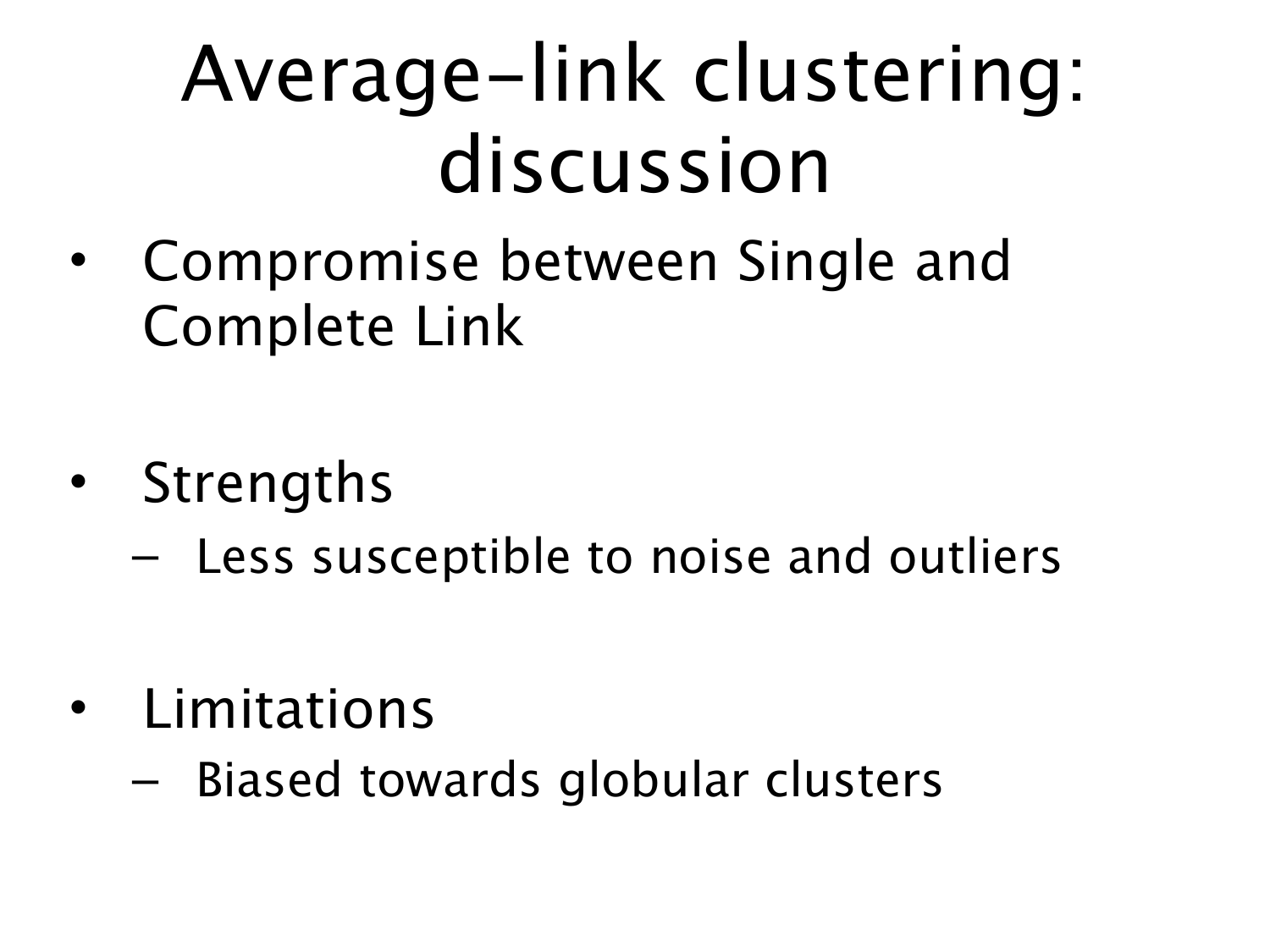## Distance between two clusters

• **Centroid distance** between clusters **Ci** and  $C_i$  is the distance between the centroid  $\mathbf{r}_i$  of  $\mathbf{C}_i$  and the centroid  $\mathbf{r}_j$  of  $\mathbf{C}_j$ 

$$
D_{\text{centroids}}(C_i, C_j) = d(r_i, r_j)
$$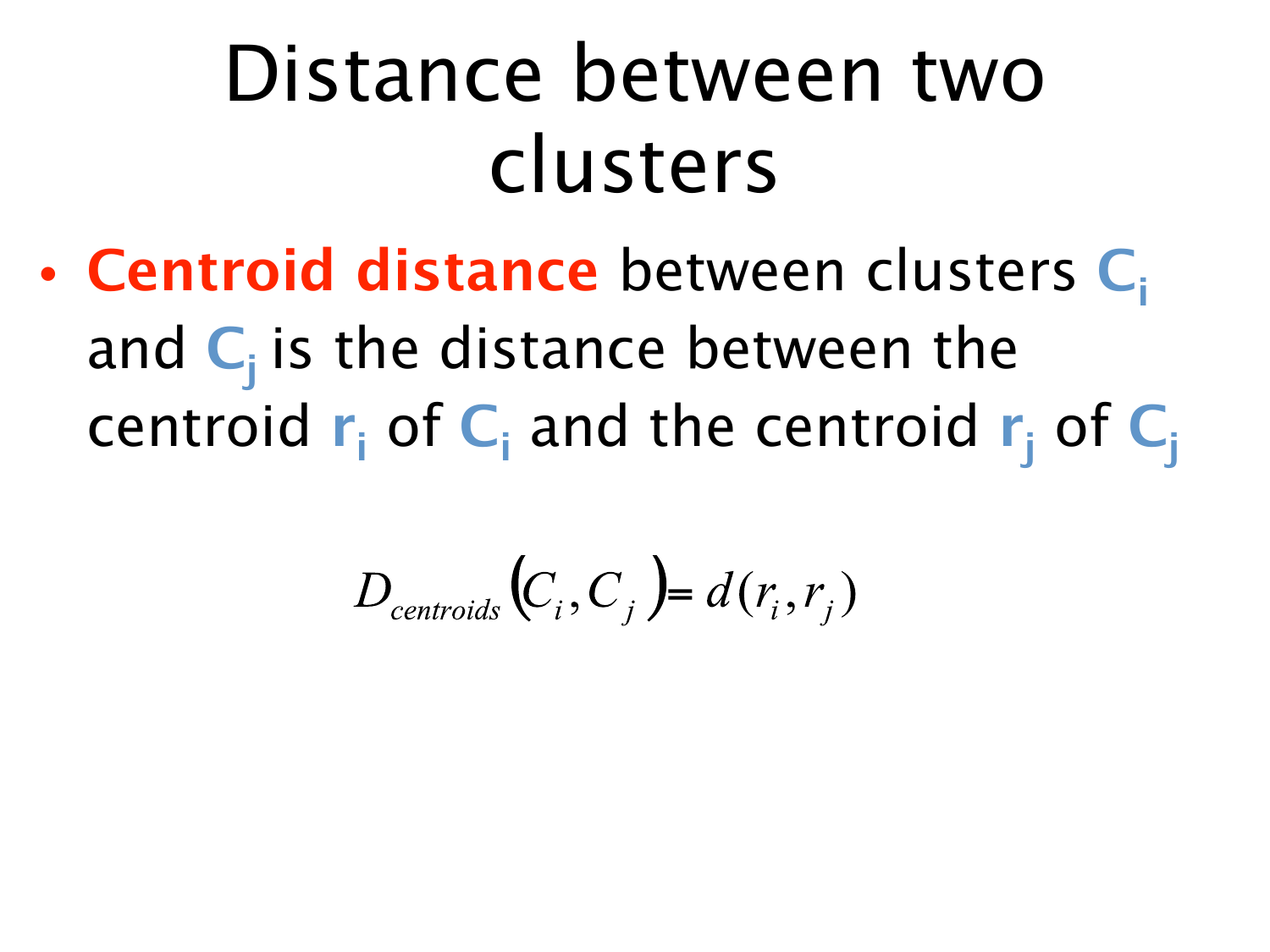## Distance between two clusters

• **Ward's distance** between clusters  $C_i$  and  $C_j$  is the **diference** between the **total within cluster sum of squares for the two clusters separately**, and the **within cluster sum of squares resulting from merging the two clusters** in cluster  $C_{ij}$ 

$$
D_W(C_i, C_j) = \sum_{x \in C_i} (x - r_i)^2 + \sum_{x \in C_j} (x - r_j)^2 - \sum_{x \in C_{ij}} (x - r_{ij})^2
$$

- **r**<sub>i</sub>: centroid of C<sub>i</sub>
- **rj** : centroid of **Cj**
- $\mathbf{r}_{\mathbf{ii}}$ : centroid of  $\mathbf{C}_{\mathbf{ii}}$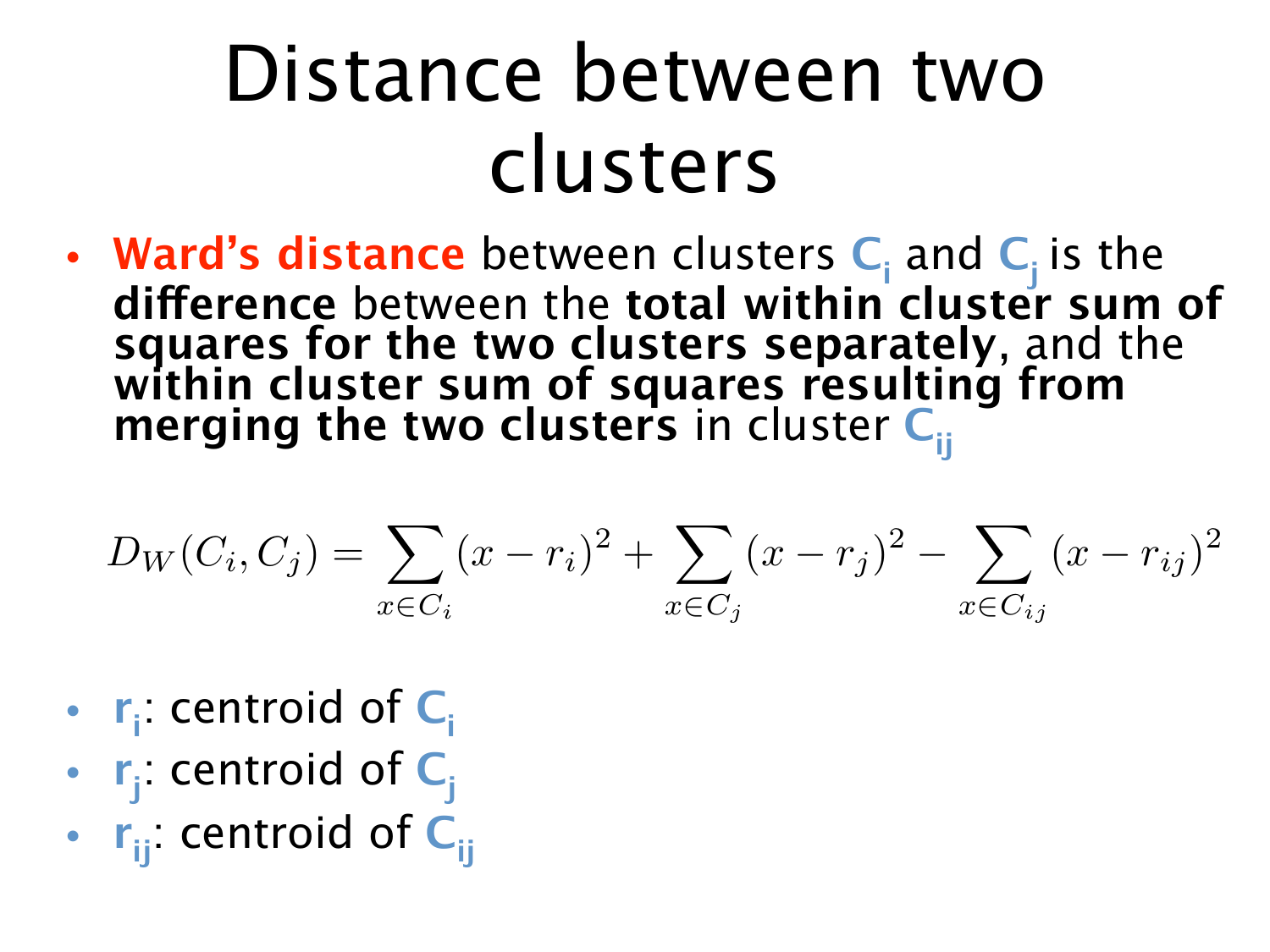# Ward's distance for clusters

- Similar to group average and centroid distance
- Less susceptible to noise and outliers
- Biased towards globular clusters
- Hierarchical analogue of k-means – Can be used to initialize k-means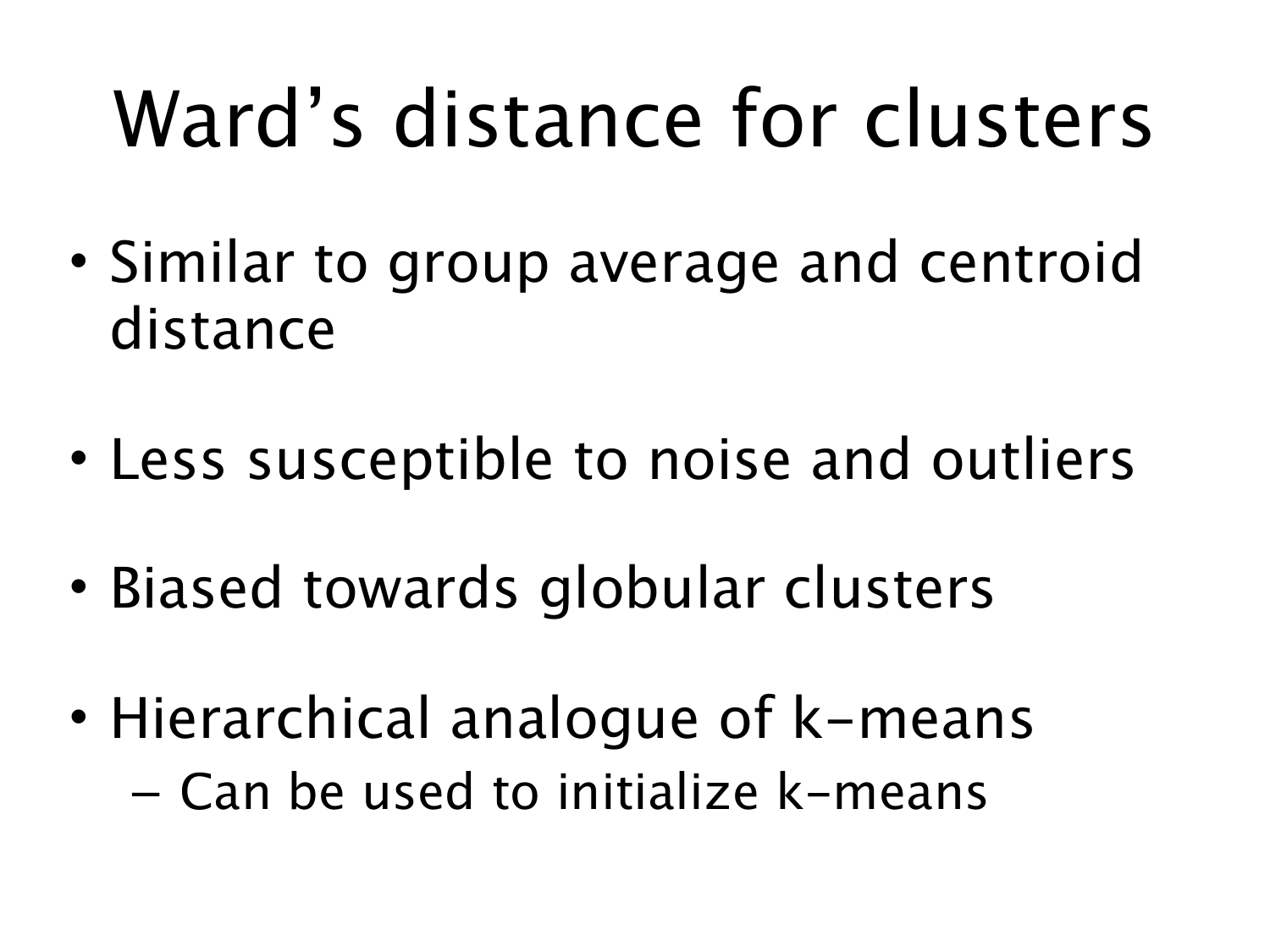#### Hierarchical Clustering: Comparison

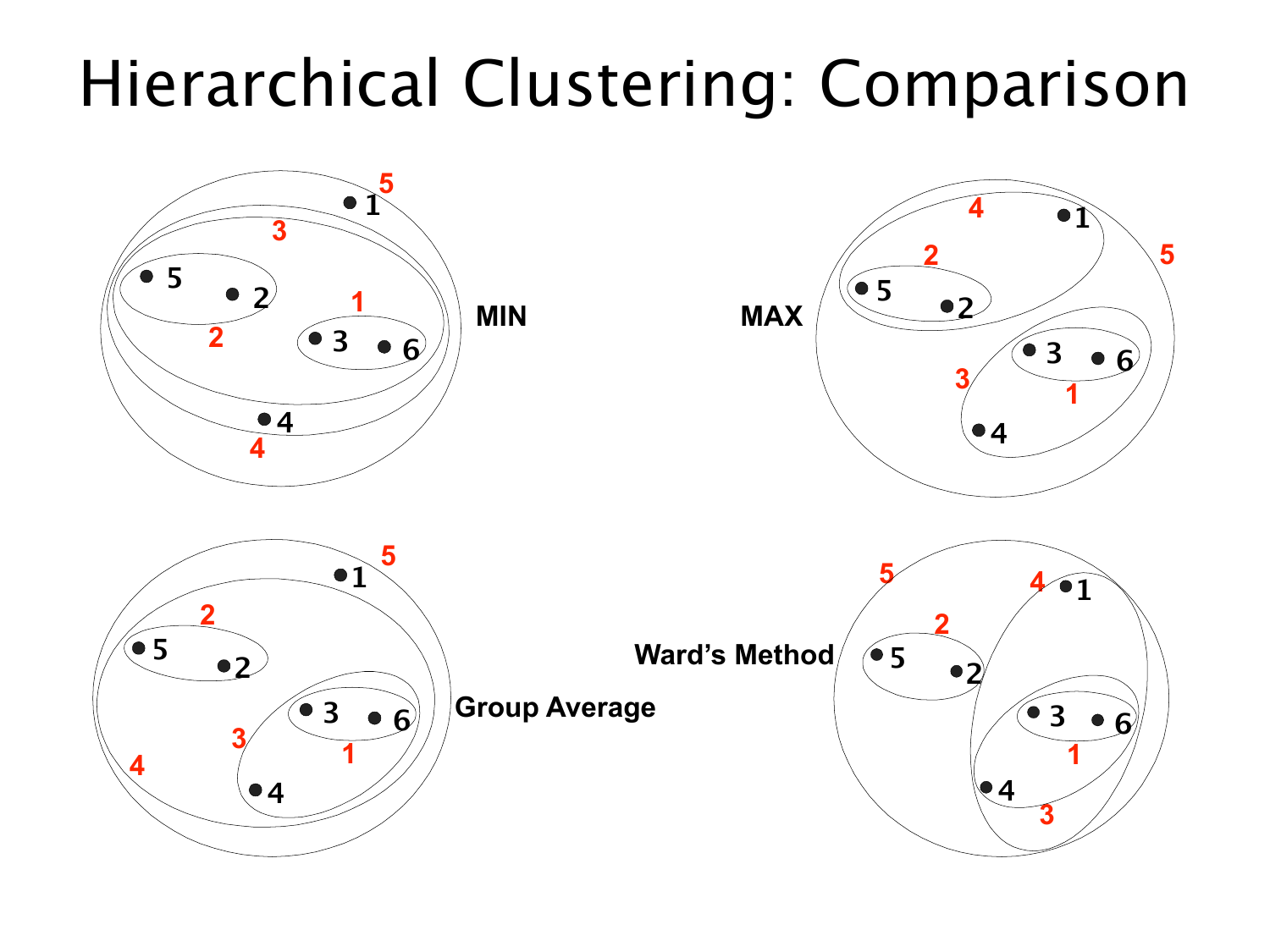#### Hierarchical Clustering: Time and Space requirements

- For a dataset **X** consisting of **n** points
- **O(n2) space**; it requires storing the distance matrix
- **O(n3) time** in most of the cases
	- There are **n** steps and at each step the size **n2** distance matrix must be updated and searched
	- Complexity can be reduced to **O(n2 log(n) )** time for some approaches by using appropriate data structures